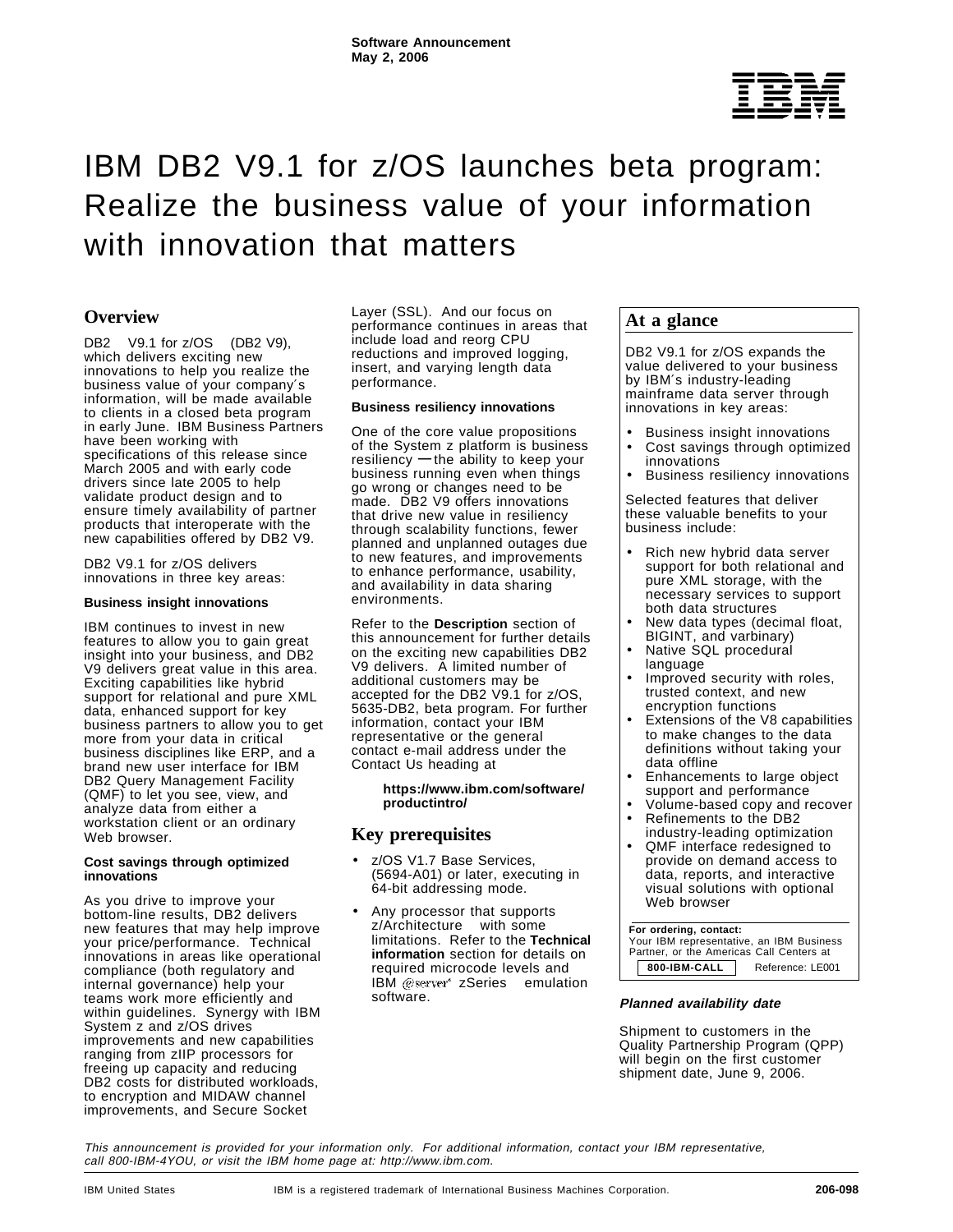## **Description**

DB2 V9 expands the value of IBM's industry-leading mainframe data server to your business innovation in three key areas:

- Business insight innovations
- Cost savings through optimized innovations
- Business resiliency innovations

#### **Business insight innovations**

- Rich new hybrid data server support for both relational and pure XML storage, with the necessary services to support both data structures
- Database on demand capabilities to ensure that your information design can be changed dynamically, often without database outages
- Rich new SQL capabilities, including additional data types and built-in functions, expanded SQL commonality with DB2 family, and enriched text handling with functions like caseless comparisons, cultural sort, and index on expression
- Enhanced support to allow key business partners, especially with ERP offerings like SAP, to continue to push the envelope with capabilities that drive business value to their customers. Specific items include new autonomic features, optimization and availability enhancements, and support for new data types
- Completely redesigned, cross-platform workstation and Web-based QMF query solution, providing on demand access to data, reports, and interactive visual solutions using a rich desktop application or ordinary Web browser

#### **Cost savings through optimized innovations**

- Increased security and regulatory compliance through implementation of roles, network-trusted contexts, and enhanced auditing
- Performance-boosting innovations such as load and reorg CPU reductions, improved performance for varying length data, and improved logging and insert performance
- Synergy with System z and z/OS in areas that include XML parsing, zIIP, MIDAW channel improvements, encryption, and SSL
- Query management enhancements to make accessing your data even faster and more accurate with indexing improvements that include index on expression, randomization, and larger index page sizes and optimization improvements that provide better data for the optimizer, improved optimization techniques, and better management with optimization services

#### **Business resiliency innovations**

- Improvements to DB2 restart to enhance performance,<br>usability, and availability in data sharing usability, and availability in data sharing environments, including fast replacement of one table with another, ability to alter table space and index logging, and improved ability to rebuild an index online
- Scalability innovations like table space partitioning by growth, log latch contention reduction, and ability to create and alter STOGROUP SMS constructs
- Further improvements beyond V8 to help manage business-critical information with fewer planned or unplanned outages with features like online reorganization with no BUILD2 phase, rename column

and index, and ability to modify early code without requiring an IPL

Most functions described in this announcement will be available for beta testing from the start of the program, but a small number of functions will be phased in later. Beta program participants will receive full details and guidance on function testing from their beta adviser.

For a technical presentation on selected features of DB2 V9 and later releases, visit our Web site and select the link for what′s coming at

#### **http://www.ibm.com/software/data/db2/ zos/index.html**

#### **DB2 features overview**

DB2 V9.1 for z/OS consists of the base DB2 product with a set of optional features that can be ordered, some of which are available at no additional charge and others that are billable.

#### **DB2 V9.1 chargeable features**

**DB2 QMF Enterprise Edition:** DB2 QMF Enterprise Edition provides the entire DB2 QMF family of technologies, enabling enterprise-wide business information across end-user and database platforms. DB2 QMF Enterprise Edition consists of these components:

- DB2 QMF for TSO/CICS®
- DB2 QMF High Performance Option (HPO)
- DB2 QMF for Workstation
- DB2 QMF for WebSphere®

#### **DB2 QMF V9 delivers:**

- Drag and drop querying, reporting, and analytics
- Executive dashboards and data visualization solutions
- Enhanced support for OLAP with DB2 Cube Views<sup>®</sup><br>• Reengineered cross-platform development
- cross-platform environment
- New security model for access control and personalization
- WebSphere Application Server enablement

**DB2 QMF Classic Edition:** DB2 QMF Classic Edition supports end users functioning entirely from traditional mainframe terminals and emulators (including IBM Host On Demand) to access DB2 databases. This edition consists of DB2 QMF for TSO/CICS.

#### **DB2 V9.1 Orderable no-charge features**

**z/OS Application Connectivity to DB2 for z/OS** consists of a component known as the DB2 Universal Database Driver for z/OS, Java<sup>™</sup> Edition, a pure Java, Type 4 JDBC driver designed to deliver high performance and scalable remote connectivity for Java-based enterprise applications on z/OS to a remote DB2 for z/OS database server.

The **DB2 Management Clients** feature includes components to assist in the administration of DB2 for z/OS:

- DB2 Administration Server (z/OS installable component)
- z/OS Enablement (z/OS installable component)
- DB2 Connect<sup>®</sup> Personal Edition Kit (workstation CD), which includes:
	- − Control Center
	- − Development Center
	- − Replication Center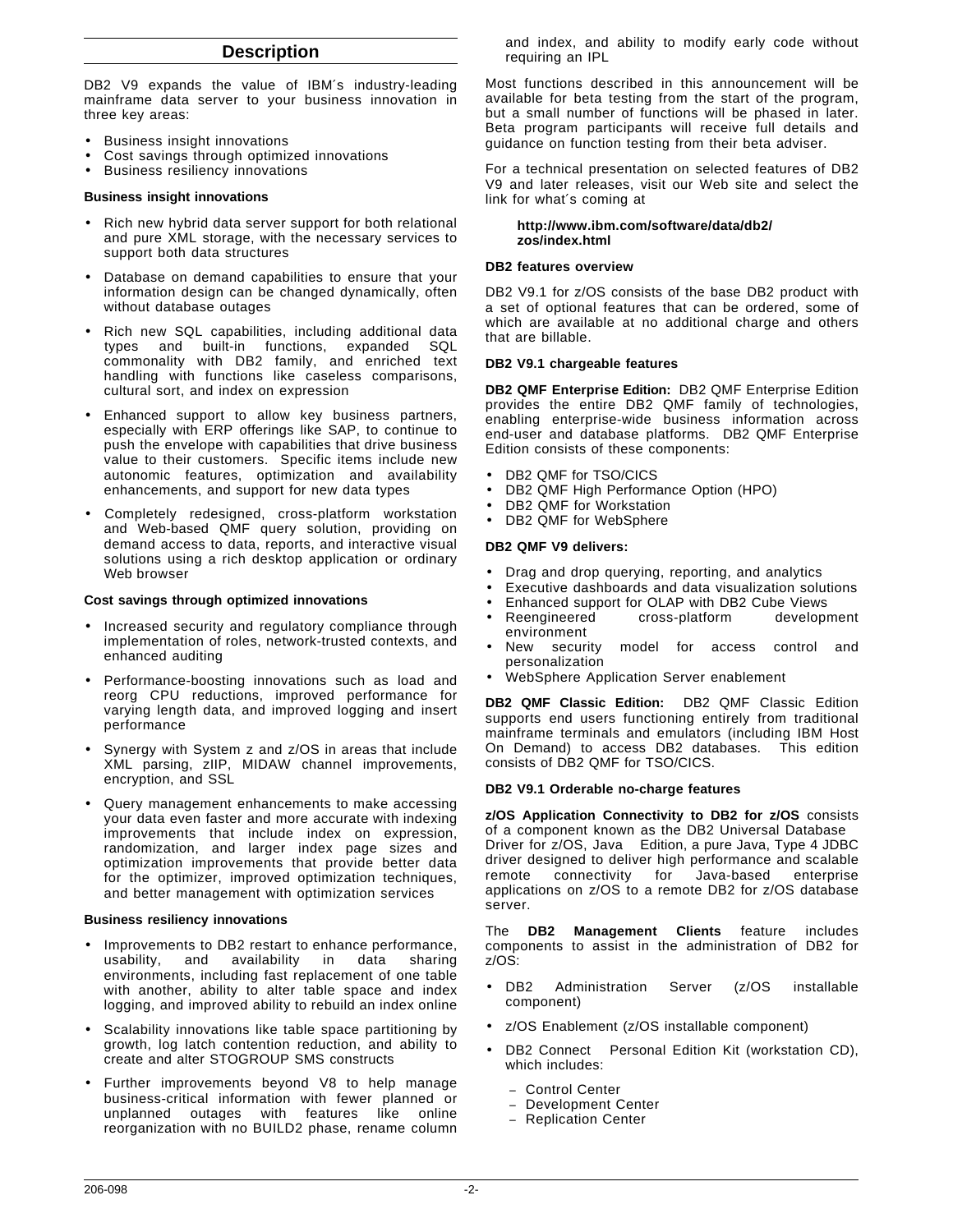#### **DB2 features QMF detail**

This section provides more detailed information on the exciting enhancements provided by DB2 Query Management Facility Version 9.1 (QMF V9):

- Support for DB2 V9, including XML and enhancements to SQL
- Drag and drop development of OLAP analytics, SQL queries, tabular reports, graphical reports, pivot tables and data analysis views
- Drag and drop development of interactive visual solutions such as executive dashboards, capable of graphically rendering data simultaneously drawn from multiple data sources
- Rich security model that supports the personalization and dissemination of data and reports on a per-user/group basis
- New object repository that simplifies the storage, access control and distribution of QMF objects across the enterprise
- Reengineered Eclipse-based desktop application that extends QMF to numerous workstation operating systems, including Windows™, Linux™, Solaris, and **AIX®**
- Former QMF Visionary solution fully assimilated into core QMF product, extending the Visionary graphical objects to QMF reports and unifying the development of visual solutions within a single application
- Redesigned QMF for WebSphere that extends key QMF functionality to browser-based users across multiple platforms

With this release, DB2 QMF offers a completely redesigned, cross-platform workstation and Web-based solution, providing on demand access to data, reports, and interactive visual solutions using a rich desktop application or ordinary Web browser.

#### **Accessibility by people with disabilities**

A U.S. Section 508 Voluntary Product Accessibility Template (VPAT) containing details on the products accessibility compliance can be requested at

#### **http://www-3.ibm.com/able/product\_ accessibility/index.html**

#### **Section 508 of the U.S. Rehabilitation Act**

DB2 V9.1 for z/OS is capable as of June 9, 2006, when used in accordance with IBM′s associated documentation, of satisfying the applicable requirements of Section 508 of the Rehabilitation Act, provided that any assistive technology used with the product properly interoperates with it. A U.S. Section 508 VPAT can be requested at

#### **http://www-3.ibm.com/able/product\_ accessibility/index.html**

#### **Hardware and software support services**

**SmoothStart<sup>™</sup>/installation services: IBM SmoothStart** and Installation Services are not provided with this beta program but will be offered in conjunction with general availability of this product.

**Availability of national languages:** June 9, 2006

#### **Business Partner information**

If you are a Direct Reseller - System Reseller acquiring products from IBM, you may link directly to Business Partner information for this announcement. PartnerWorld ID and password are required (use IBM ID).

BP Attachment for Announcement Letter 206-098

https://www.ibm.com/partnerworld/ mem/sla.jsp?num=206-098

#### **Trademarks**

QMF, System z, z/Architecture, and SmoothStart are trademarks of International Business Machines Corporation in the United States or other countries or both.

DB2, z/OS, the e-business logo, zSeries, CICS, WebSphere, Cube Views, DB2 Universal Database, DB2 Connect, and AIX are registered trademarks of International Business Machines Corporation in the United States or other countries or both.

Windows is a trademark of Microsoft Corporation.

Java is a trademark of Sun Microsystems, Inc.

Linux is a trademark of Linus Torvalds in the United States, other countries or both.

Other company, product, and service names may be trademarks or service marks of others.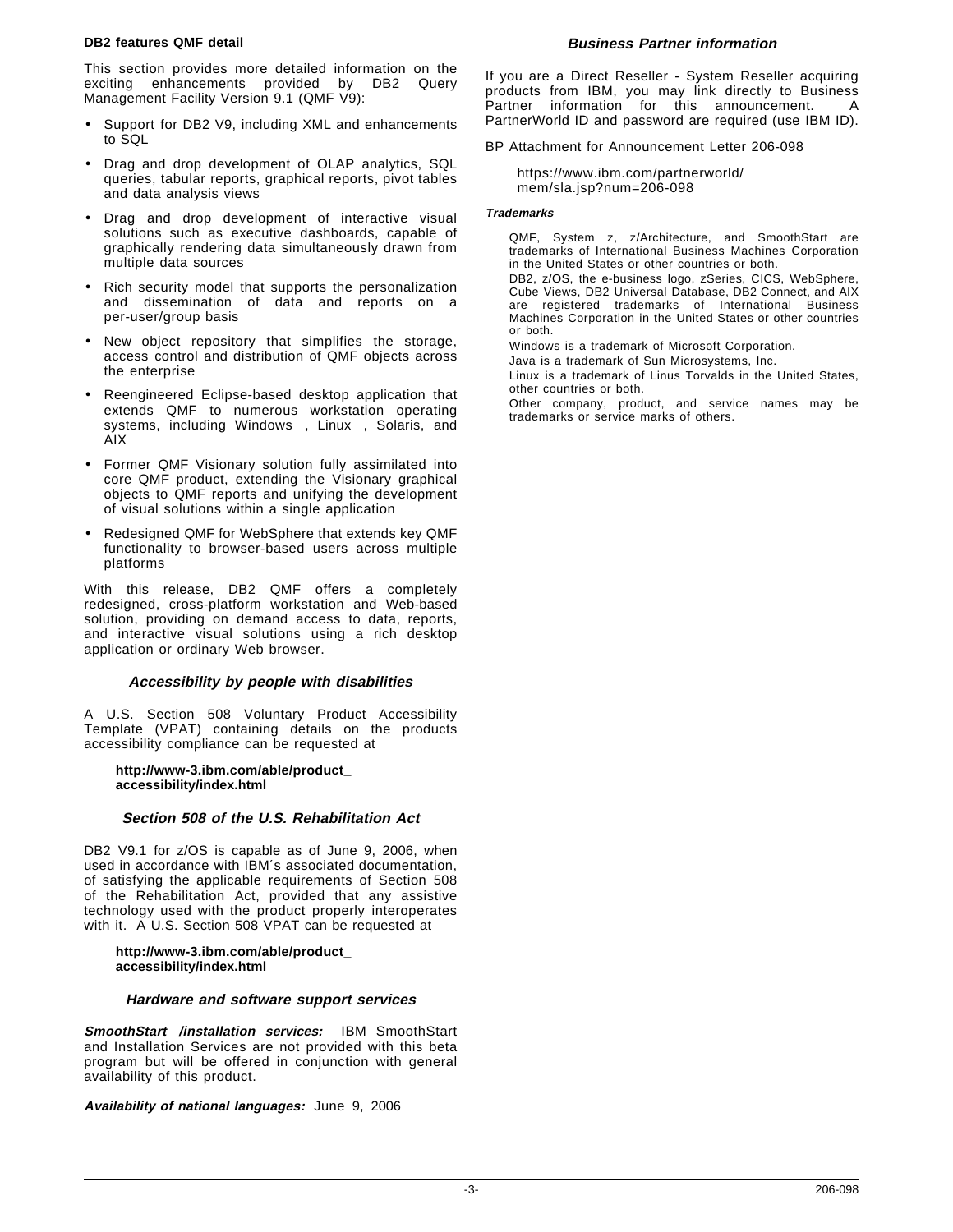

# **IBM United States Announcement Supplemental Information**

May 2, 2006

# **Technical information**

#### **Specified operating environment**

**Hardware requirements:** Note that the information on hardware and software requirements in the following sections is preliminary and applies to the beta version of DB2<sup>®</sup> V9 for z/OS<sup>®</sup>. Changes should be expected for the generally available product.

**Processors:** DB2 for z/OS operates on any processor that supports z/Architecture™, including zSeries<sup>®</sup> z800, z890,  $z900$ ,  $z990$ , IBM System  $z9^{\pi}$  109, or comparable processor. The system must have enough real storage to satisfy the combined requirements of:

- DB2
- z/OS
- Other customer-required applications

In addition, 64-bit virtual addressing support will probably require increased real storage for a workload compared to DB2 for  $z/OS$  and  $OS/390\$  V8.

Sufficient disk storage must be available to satisfy the user′s information storage requirements and can consist of any direct-access facility supported by the system configuration and the programming system.

In addition to listing auxiliary storage and data communications devices, this section identifies function-dependent hardware requirements and virtual storage requirements.

**Auxiliary storage:** DB2 is independent of both disk and tape device type. You can use any magnetic, optical, or tape device that is supported by the data facilities component of z/OS for the DB2 data sets.

The following DB2 data sets are supported by the following device types:

- Active recovery log data sets: disk
- Archive recovery log data sets: disk, tape
- Image copy data sets: disk, tape
- Bootstrap data sets: disk
- User data sets: disk, tape (if migrated by HSM)
- DB2 catalog data sets: disk
- Work data sets (for utilities): disk, tape

If these data sets are on disk that is shared with other z/OS systems, you should use global resource serialization to prevent concurrent access by more than one z/OS system.

The minimum disk space requirement, based on installing DB2 using the panel default values, is approximately 1 GB. You need additional disk space for their data.

If you use dual logging and tape for the log archiving device, you need at least two tape drives.

**Data communications devices:** DB2 operations can be controlled from:

- The system console
- Authorized IMS™ Transaction Manager terminals
- Authorized CICS<sup>®</sup> terminals
- TSO terminals (by authorized users)

#### **Function-dependent hardware requirements**

DRDA® Data Stream Encryption: DRDA Data Stream Encryption can optionally use cryptographic hardware in a Cryptographic Coprocessor, Cryptographic Accelerator, or Cryptographic instructions.

**Encryption and decryption functions:** Built-in functions for encryption and decryption require cryptographic hardware in a Cryptographic Coprocessor, Cryptographic Accelerator, or Cryptographic instructions.

#### **Query management functions**

DB2 QMF™ components of DB2 V9 for z/OS

- DB2 QMF for TSO/CICS requires a display station supported by Graphical Data Display Manager  $(GDDM@).$
- DB2 QMF High Performance Option (HPO) requires a display station that is supported by ISPF.
- DB2 QMF for WebSphere<sup>®</sup> requires 250 MB hard disk space (multilingual installation).
- DB2 QMF for Workstation: DB2 QMF for Windows™ requires a workstation that supports:
	- − A 32-bit operating system
	- − Network connectivity
	- − Approximately 70 MB of disk space (single language installation)
	- − Minimum of 256 MB of RAM

**Software requirements:** This section lists licensed programs or specific elements and features of licensed programs that are required in the DB2 V9 environment. You can use subsequent versions or releases of the programs, unless stated otherwise. This section also identifies the requirements that are associated with specific DB2 capabilities, as well as optional programs that you can use with DB2 V9. Refer to the following Web sites for the most current information

#### **http://www.ibm.com/software/data/db2/zos/support/ plc/index.html**

#### **http://www.ibm.com/servers/eserver/zseries/ zos/support/zos\_eos\_dates.html**

#### **http://www.ibm.com/software/data/db2/zos/ support.html**

(Click on Technotes, then enter V9 migration into the search terms and click go)

This announcement is provided for your information only. For additional information, contact your IBM representative, call 800-IBM-4YOU, or visit the IBM home page at: http://www.ibm.com.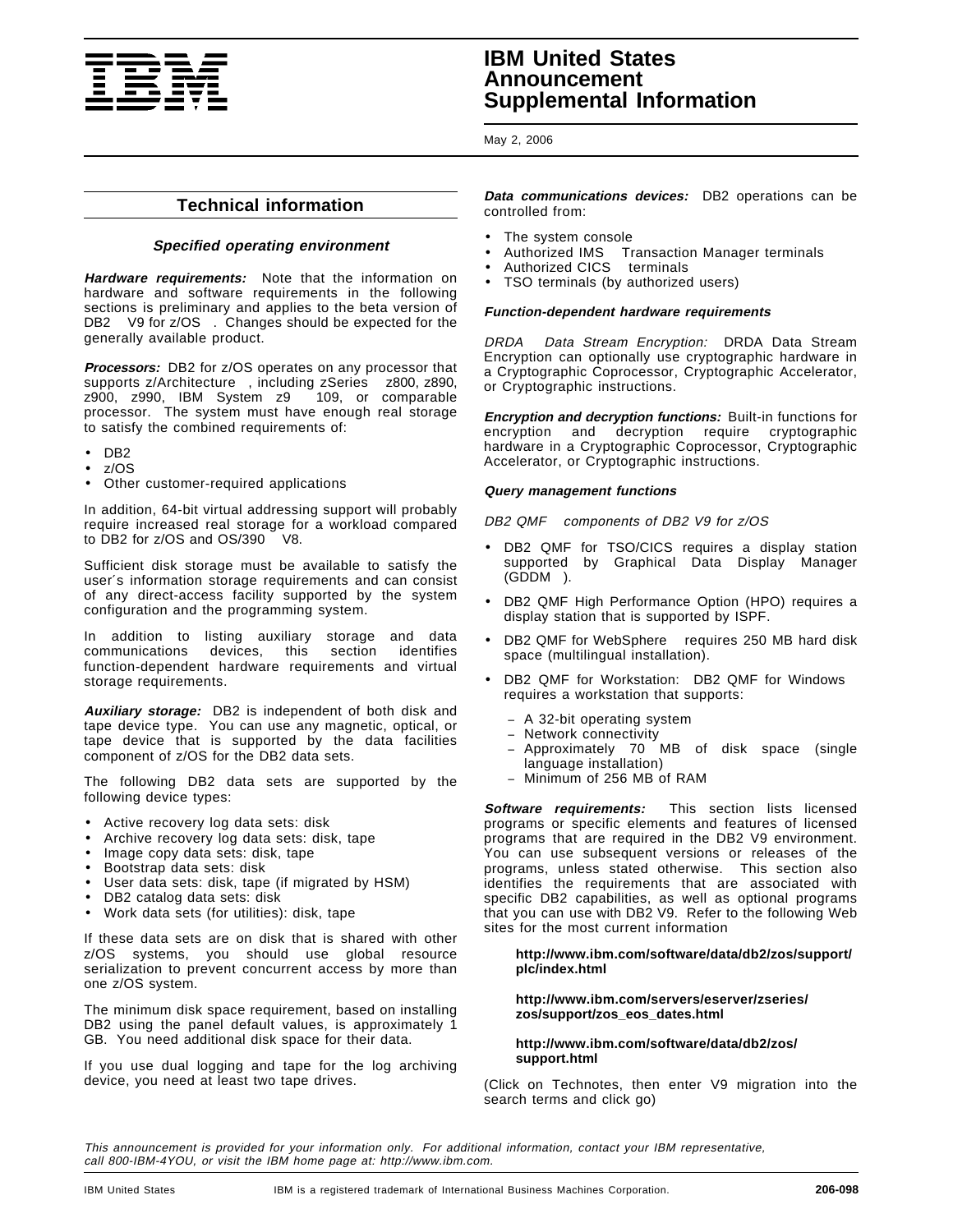**Operating system and support programs:** DB2 V9 requires the function that is provided by the following licensed programs or their equivalents; subsequent versions or releases of any product are acceptable.

- z/OS V1.7 Base Services (5694-A01) or z/OS.e (5655-G52) with the following base and optional elements:
	- DFSMS V1.7
	- − Language Environment Base Services
	- z/OS V1.7 Security Server (RACF<sup>®</sup>)
- IRLM V2.2 (delivered with DB2 V9.1). If DB2 for z/OS is installed with IRLM into the same SMP zone as any Version of IMS with IRLM V2.1, IRLM V2.1 will be deleted during the SMP/E installation of IRLM V2.2.

#### **Notes**

- z/OS Unicode Services and appropriate conversion definitions are required.
- Some of the basic operation of a DBMS is provided by utility functions, such as backup, recovery, reorganization, loading and unloading data, gathering statistics, and checking data, indexes, and large objects. You should ensure that these functions are provided either by ordering DB2 Utilities Suite for z/OS V9 (5655-N97) or by obtaining equivalent function elsewhere.

**Virtual storage requirements:** The amount of space needed for the common service area (CSA) below the 16 MB line is less than 40 KB for each DB2 subsystem and 24 KB for each IRLM. High concurrent activity, parallelism, or high contention can require more CSA.

Most of the DB2 common data resides in the extended common service area. Most modules, control blocks, and buffers reside in the extended private area.

**Function-dependent program requirements:** The following functions of DB2 require specific licensed programs or features of licensed programs before they can be used:

- Application execution: Applications written in high-level programming languages, such as applications or stored procedures written in the C language and using the ODBC or CLI interfaces to DB2, require Language Environment at runtime. Applications or stored procedures written in Java™, such as those using the JDBC or SQLJ interfaces to DB2, require IBM Developer Kit for OS/390, Java 2 Technology Edition (5655-I56) at run time.
- Extenders:
	- − XML Extender: Use of the XML Extender requires Language Environment and the IBM XML Parser for  $z/O\tilde{S}$ ,  $\tilde{C}$ ++ Edition to be available at run time. The required parser is provided with Release 6 of the XML Toolkit for z/OS (5655-J51). Use of either the XMLFile type or the "Getting Started" material requires the z/OS UNIX<sup>®</sup> System Services element of z/OS. XML Extender is deprecated in DB2 V9 for z/OS and may be removed in the future.

**Optional program requirements:** The following functions are enabled in conjunction with the specified optional licensed programs when used together with DB2.

**DRDA Connectivity:** DB2 V9 supports the following IBM relational database products:

Any of the following editions of DB2 UDB for Linux<sup> $M$ </sup>, UNIX, or Microsoft™ Windows V8.2:

- − DB2 Enterprise Server Edition (ESE) V8.2 (5765-F41)
- − DB2 Workgroup Server Edition V8.2 (5765-F35)
- − DB2 Workgroup Server Unlimited Edition V8.2 (5765-F43)
- − DB2 Universal Database Universal Developer′s Edition V8.2 (5765-F34)
- IBM DB2 UDB for iSeries™ OS/400® V5.3 (5722-SS1) (Info APAR II13348) and the following optional components:
	- DB2 DataPropagator<sup>™</sup> for iSeries V8.1 (5722-DP4)
	- DB2 Query Manager and SQL Development Kit for iSeries (5722-ST1)
- IBM DB2 Server for VSE and VM V7.4 (5697-F42)
- Any other DRDA-compliant client or relational DBMS server

**Web connectivity:** The following products provide connectivity to DB2 for z/OS, V9 from the Web:

- WebSphere Application Server for z/OS, V6.2 (5655-N01)
	- − WebSphere Application Server (5724-J08)
	- − WebSphere Application Server for Developers (5724-H89)
	- WebSphere Application Server Network Deployment (5724-H88)
	- <sup>−</sup> WebSphere Application Server **—** Express (5724-I63) IBM DB2 Connect<sup>®</sup> V8.2
	- − DB2 Connect Personal Edition V8.2 (5724-B56) (fixpack 10, or later)
		- **--** DB2 Connect Personal Edition (CPE) V8.2

For DB2 Connect support services, visit **http://www.ibm.com/cgi-bin/db2www/data/ db2/udb/winos2unix/support/ newsletter.d2w/report**

- **--** DB2 Connect Enterprise Edition V8.2 (5765-F30)
- DB2 Connect Unlimited Edition V8.2 (5724-B62)
- **--** DB2 Connect Application Server Edition V8.2 (5724-D54)

**Transaction management:** The following transaction management products work with DB2:

Information Management System (IMS)

- IMS V9 (5655-J38)
- IMS V8 (5655-C56)

Customer Information Control System (CICS)

- CICS Transaction Server for z/OS V3.1 (5655-M15)
- CICS Transaction Server for z/OS V2.3 (5697-E93)

WebSphere MQ for z/OS V6 (5655-L82)

- WebSphere MQ for z/OS, V5.3.1 (5655-F10)
- WebSphere MQ Extended Security Edition (5697-MQZ)
- WebSphere MQ Workflow for z/OS, V3.6 (5655-BPM)
- WebSphere MQ Workflow for Multiplatforms, V3.6 (5697-FM3)

Application environments that use DB2 Connect to access DB2 remotely can use the following transaction manager products:

- WebSphere Application Server
- CICS Transaction Server
- IBM TXSeries™ (CICS and Encina®)
	- WebSphere MQ
- Microsoft Transaction Server (MTS)
- Java applications that support Java Transaction API (JTA) and Java 2 Platform, Enterprise Edition (J2EE)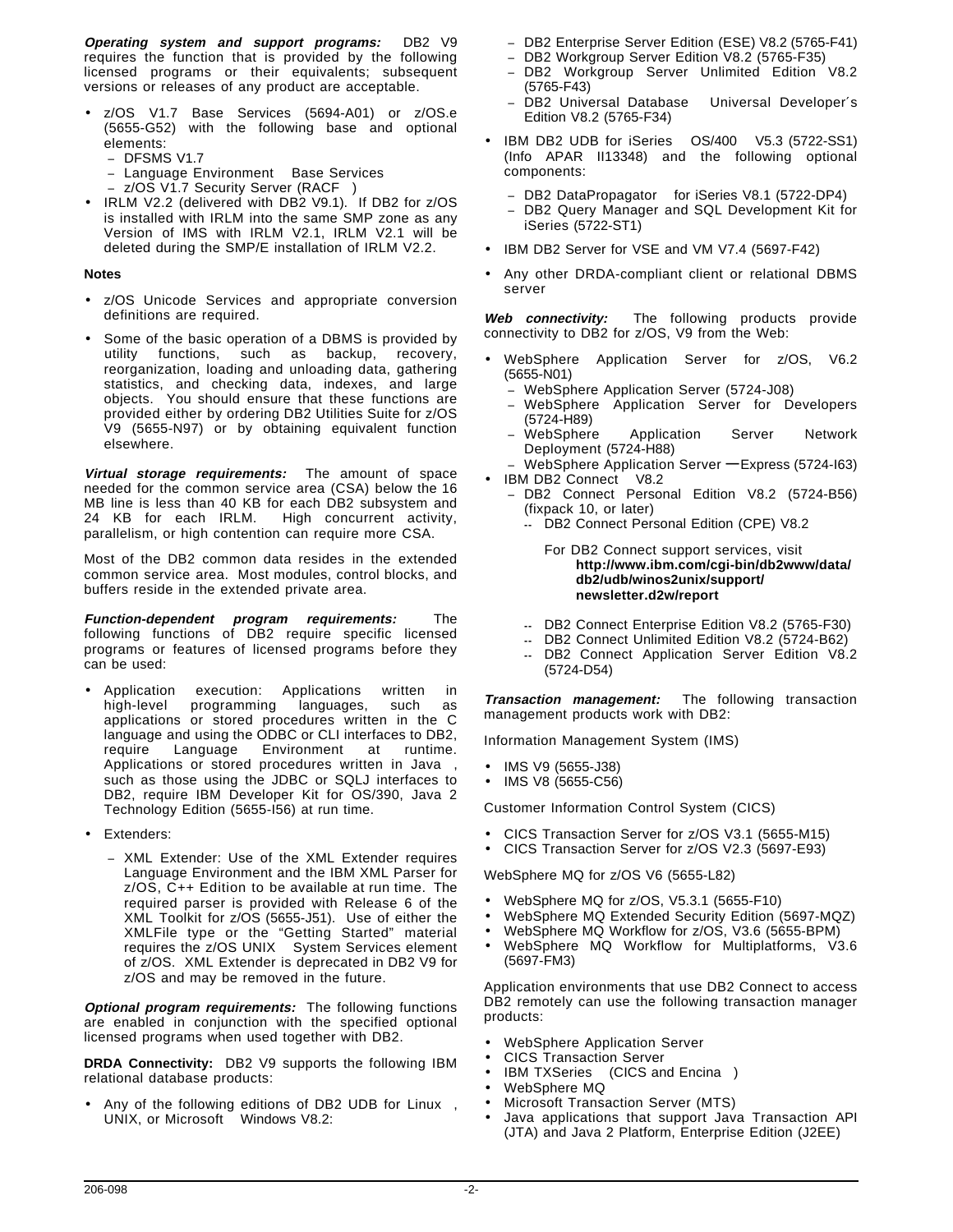• BEA (Tuxedo and WebLogic)

**Query support:** The following query programs work with DB2:

- The DB2 QMF family.
- DB2 XML Extenders extends the native DB2 for z/OS SQL capabilities.

**Data warehouse support:** The following products provide warehouse management for DB2:

- DB2 Warehouse Manager for z/OS V8.2 (5655-I61)
- IBM WebSphere Data Integration Suite V7.5
	-
	- − IBM WebSphere DataStage® MVS™ Edition<br>− IBM WebSphere DataStage Service-C DataStage Service-Oriented Architecture (SOA) Edition
	- − IBM WebSphere DataStage TX SOA Edition
	- − IBM WebSphere Connectivity for Enterprise Applications
	- − DataStage for DB2 Warehouse Manager (5620-FED, 5620-FEF)

**Development tools:** The following application development tools can be used to build applications for DB2 V9:

- DB2 Development Center, which is part of the Software Developer's Kit (SDK) on Windows, AIX<sup>®</sup>, and Solaris is delivered with all editions of DB2 UDB and DB2 Connect products. It enables DB2 for z/OS Stored Procedure development and deployment.
- WebSphere Studio Enterprise Developer V5.1.2 (5724-B67) program requirements:
	- − IBM SDK for z/OS, Java 2 Technology Edition, V1.4.2 (5655-I56) with APAR PQ74985 (June 2003) (also known as V1.4.1, which is the recommended level)
	- − IBM SDK for z/OS, Java 2 Technology Edition, V1.4.2

For more information on Java 2 for z/OS, including a link to software prerequisites, visit

#### **http://www.ibm.com/servers/eserver/ zseries/software/java/**

- IBM Rational<sup>®</sup> Application Developer for WebSphere Software V6.0 (5724-J19)
- IBM Rational Web Developer for WebSphere Software Version 6.0 (5724-J18)
- IBM Rational Software Architect V6.0 (5724-I70)

For more information on IBM Rational products, visit

#### **http://www.ibm.com/software/rational**

**Programming languages:** The following application development programming languages can be used to build applications for DB2 V9:

Building applications using DB2 precompiler:

- Assembler: High Level Assembler, part of the System Services element of z/OS.
- C/C++: C/C++ (with or without Debug Tool), optional features of z/OS
- COBOL: Enterprise COBOL for z/OS V3.3 (5655-G53)
- Fortran: VS Fortran V2.6 (5668-806)

**Note:** DB2 V9 new data type support is not allowed

• PL/I: IBM Enterprise PL/I for z/OS V3.3 (5655-H31)

Building applications using DB2 coprocessor:

- $\bullet$  C/C++
	- − C/C++ for z/OS V1R8 with z/OS V1.8
- COBOL
	- − Enterprise COBOL for z/OS V3.3 (5655-G53) or later
- PL/I
	- − IBM Enterprise PL/I for z/OS V3.3 or later

Building applications that are supported with processes other than the precompiler or coprocessor:

• Java: Applications or stored procedures written in Java, such as those using the JDBC or SQLJ interfaces to DB2, require IBM SDK for z/OS, Java 2 Technology Edition (5655-I56) V1.4.2 at run time.

**Note:** IBM 64-Bit SDK for z/OS, Java 2 Technology Edition, V1.4.2 (5655-M30) has the same functions as IBM SDK for z/OS, Java 2 Technology Edition (5655-I56), V1.4.2 with the exception of:

- Persistent reusable function.
- Sharing class objects between Java virtual machine processes running in the same address space.

**Note:** 64-Bit SDK for z/OS, Java 2 Technology Edition, V1.4.2 (5655-M30) and SDK for z/OS, Java 2 Technology Edition, V1.4.2 (5655-I56) are independent products and can co-exist on the same z/OS system.

- REXX: IBM TSO Extensions for MVS REXX, which is part of z/OS.
- SQL Procedure Language
	- − External SQL Procedure Language: A C language compiler is required on z/OS to develop stored procedures using the External SQL Procedure Language. Specific C compilers include:

C/C++ (with or without Debug Tool) and optional features of z/OS.

- − Native SQL Procedure Language does not require a C compiler.
- APL2®
	- − Mainframe APL2 V2R2 (5688-228) (full APL2)
	- − APL2 Application Environment (5688-229)

**Operational Support:** The following programs provide operational support for DB2:

- DFSMS features, part of the Systems Management optional feature of z/OS; specifically,
	- − DFSMShsm for archiving
	- − DFSMSdss for concurrent copy in utilities
- IBM Softcopy Reader or Library Readers, which are included on the CD-ROMs for BookManager<sup>®</sup> books
- IBM Tools for Replication Management and Database Recovery

**IBM Tools for WebSphere Information Integration,** including the following tools:

• WebSphere Information Integrator Replication for z/OS, V8.2 (5655-L88)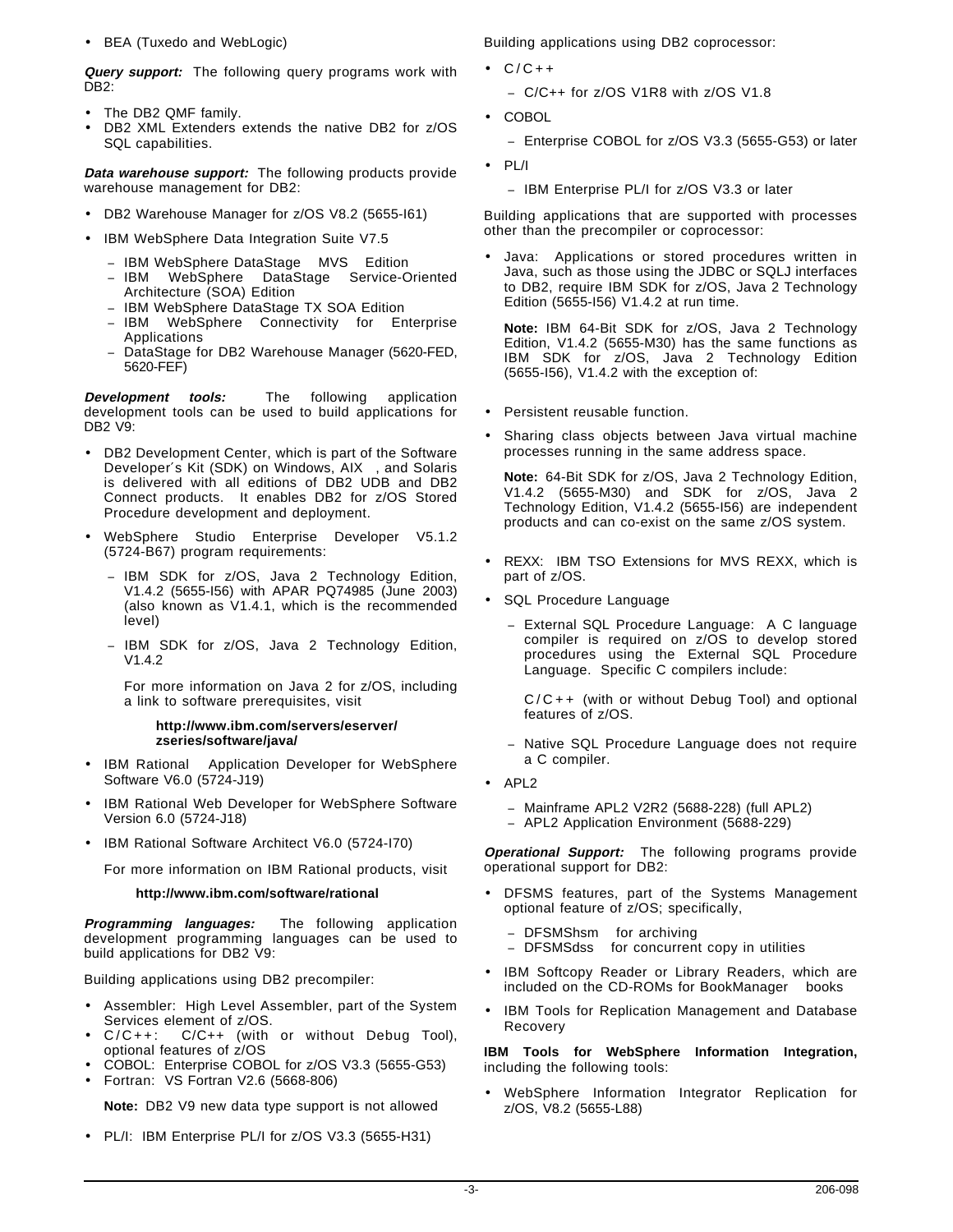- WebSphere Information Integrator Classic Event Publisher for CA-IDMS (5655-N56)
- WebSphere Information Integrator Classic Event Publisher for IMS for z/OS (5655-M38)
- WebSphere Information Integrator Classic Event Publisher for VSAM for z/OS (5655-M35)
- WebSphere Information Integrator Event Publisher for DB2 for z/OS (5655-M36)
- IBM WebSphere Information Integrator Classic Federation for z/OS, V8 (5697-I82)
- IBM WebSphere Information Integrator Classic Federation for Software AG Adabas V8 (5655-P12)
- IBM DB2 DataPropagator for z/OS, V8.2 (5655-I60)
- IBM IMS DataPropagator for z/OS, V3 (5655-E52)

**IBM Tools for Database Recovery,** including the following tools:

- IBM Application Recovery Tool for IMS and DB2 Databases V1R2 (5697-F56)
- IBM DB2 Archive Log Accelerator V2.2 (5697-173)
- IBM DB2 Change Accumulation Tool for z/OS, V1.4 (5655-F55)
- IBM DB2 Object Restore for z/OS, V2.1 (5697-I20)
- IBM Log Analysis Tool for z/OS, V2.3 (5655-E56)
- IBM DB2 Recovery Expert for Multiplatforms V2 (D512DLL)

**IBM Tools for Database Application Management,** including the following tools:

- IBM DB2 Bind Manager for z/OS, V2.3 (5655-E43)
- IBM DB2 Data Archive Expert for z/OS, V2 (5655-J22)
- IBM DB2 Data Archive Expert for Multiplatforms V2 (D54Y2LL)
- IBM DB2 Web Query Tool for z/OS, V1.3 (5655-E71)
- IBM DB2 Web Query Tool for Multiplatforms V1.3 (D50RLL and D52A9LL)
- IBM DB2 Test Database Generator for z/OS, V2.2 (5697-I02)
- IBM DB2 Test Database Generator for Multiplatforms (D53FYLL)
- IBM DB2 Path Checker for z/OS, V2.2 (5697-I23)
- IBM DB2 Table Editor for z/OS, V4.3 (5697-G65)
- IBM DB2 Table Editor for Multiplatforms V4.3 (D50R7LL)
- IBM DB2 Table Editor for Workgroups V4.3 (D52AHLL)

## **IBM Tools for Database Administration and System Management Support:**

- The IBM Tools for Database Administration, including the following tools:
	- − IBM DB2 Administration Tool for z/OS, V7.1 (5697-L90)
	- − IBM DB2 Object Comparison Tool for z/OS, V7.1 (5697-L40)
	- − IBM DB2 Administration Toolkit for z/OS the SAP Edition V1 (5697-J30)

− DB2 Thread Expert for z/OS, V1 (5697-H85)

# **IBM Tools for Utilities Management:**

- IBM DB2 Automation Tool for z/OS, V2.2 (5697-I80)
- IBM DB2 Automation Toolkit for z/OS the SAP Edition V1 (5697-J31)
- IBM DB2 Utilities Suite for z/OS, V8 (5655-K61)
- IBM DB2 High Performance Unload for z/OS, V2.2 (5655-I19)
- IBM DB2 High Performance Unload for Multiplatforms V2.2 (D512ALL)
- IBM DB2 High Performance Unload for Workgroups V2.2 (D529XLL)

#### **IBM Tools for Database Performance Management,** including the following tools:

- IBM Tivoli<sup>®</sup> OMEGAMON<sup>®</sup> XE for DB2 Performance Expert on z/OS, V3 (5655-P07)
- IBM Tivoli OMEGAMON XE for DB2 Performance Monitor on z/OS, V3 (5655-P08)
- IBM DB2 Buffer Pool Analyzer for z/OS, V3 (5655-M26)
- IBM DB2 Performance Toolkit for z/OS the SAP Edition V1 (5697-J32)
- IBM DB2 SQL Performance Analyzer for z/OS, V2.2 (5655-I22)
- IBM DB2 Query Monitor for z/OS, V2.2 (5697-I03)
- DB2 Performance Expert for Multiplatforms V2.2 (D512GLL)
- DB2 Performance Expert for Workgroups V2.2 (D52A5LL)

Refer to the IBM Data Management Tools Web site for a current list of products

## **http://www.ibm.com/software/data/ db2imstools**

Refer to the Support page of the Tools Web site for recent news about DB2 Tools compatibility with DB2 for z/OS, at

#### **http://ibm.com/software/data/db2imstools/ support.html**

**Database administration and systems management support:** The following tools support database administration and systems management and application development for DB2:

- The DB2 Management Clients Package, a feature of DB2 for z/OS, that includes:
- DB2 Administration Server (z/OS installable component)
- z/OS Enablement (z/OS installable component)
- DB2 Connect Personal Edition Kit (workstation CD), which includes:
	- − Control Center
	- − Development Center
	- − Replication Center
	- − Command Center

A restricted-use copy of DB2 Connect Personal Edition V8.2 (5724-B56) for Windows is provided in the DB2 Management Clients Package feature of DB2 for z/OS.

DB2 V9 includes the following features, some of which have requirements of their own, above and beyond what the base DB2 product requires. This section identifies the requirements for using these features, but does not repeat the requirements for DB2 V9.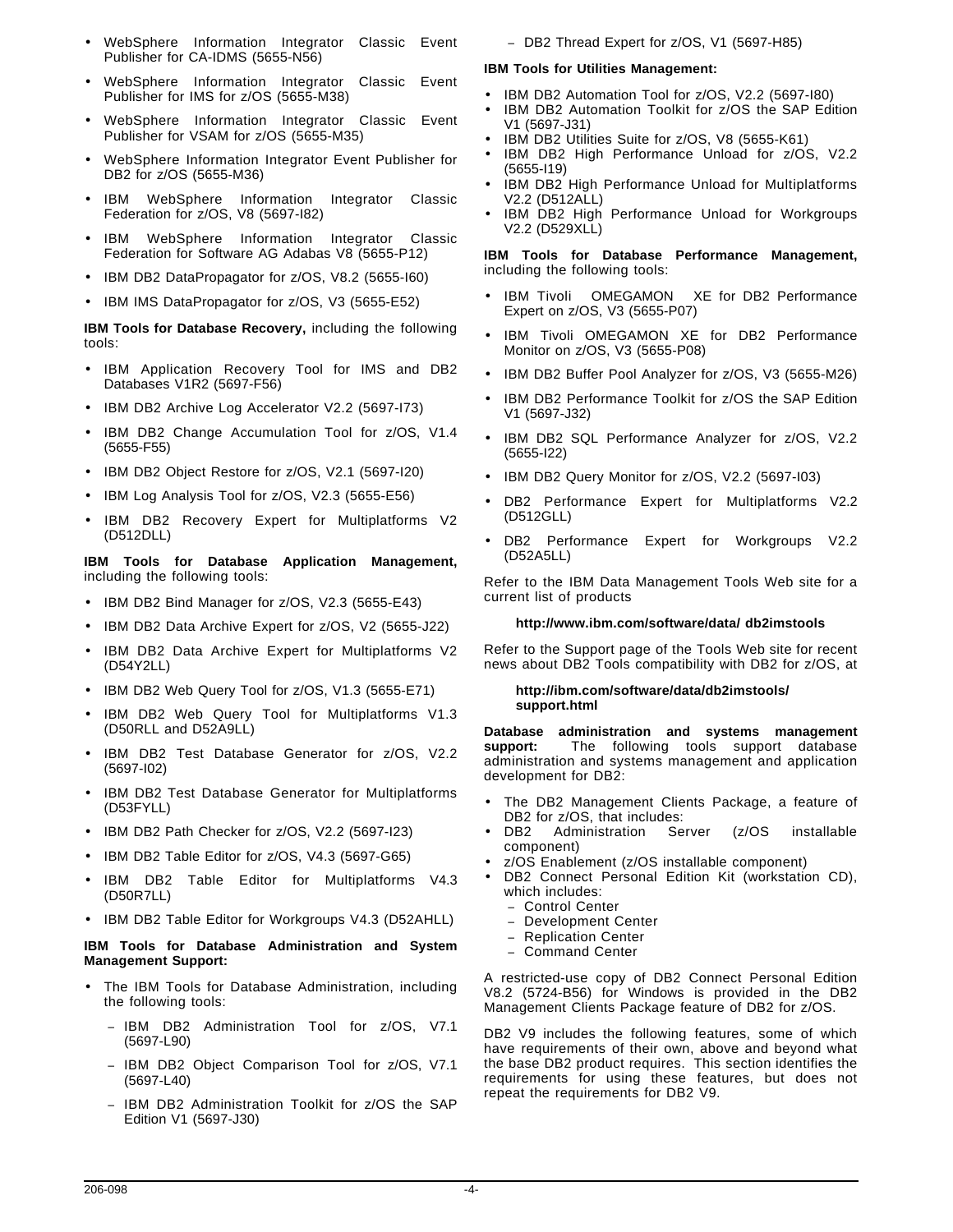**Recommendation:** Before using these features, refer to the installation information for these features to ensure you have all required and recommended products.

- z/OS V1.8
- DFSMShsm V1.8
	- − DFSMSdss
	- − FlashCopy V2
	- Now in V9 of DB2 for z/OS, the system-level utilities and the RECOVER utility will be enhanced to take advantage of new features provided by the z/OS V1.8 DFSMShsm services to further facilitate management of your backup and recovery needs.
- Encryption and decryption functions: Built-in functions for encryption and decryption require z/OS Cryptographic Services Integrated Cryptographic Service Facility (ICSF).
- Group Bufferpool Batching
	- − Coupling Facility (CF) level 12
	- − CF level 13 recommended for castout enhancement and lock table cleanup enhancement
	- CF level 14 recommended when using System Managed Duplexing for lock or SCA structures
- MERGE and SELECT from MERGE: DB2 Connect V9.1 for CLI support of MERGE

**Note:** There is no support for embedded static SQL support.

- DRDA Data Stream Encryption can optionally use z/OS Cryptographic Services ICSF.
- msys for Setup DB2 Customization Center is enabled for the IBM Managed System Infrastructure (msys). The DB2 Customization Center simplifies the task of installing or migrating DB2 for z/OS. DB2 Customization Center is available as a plug-in for msys for Setup and therefore requires msys for Setup. msys for Setup is a base element of z/OS.

In addition, msys for Setup has three components

- − msys workplace code, which runs on the workstation and provides the user with a Windows Explorer-style GUI to manage z/OS products. The workplace code has to be downloaded from the z/OS host.
- − msys host program, which runs on a driving system that manages all installation/customization tasks.
- − msys management directory, which uses an LDAP server to store the configuration data for all msys-enabled products.

For information about installing and using msys for Setup, refer to Managed System Infrastructure for Setup Installation (SC33-7997).

• DB2 QMF for TSO/CICS, DB2 QMF High Performance Option (HPO), DB2 QMF for WebSphere, DB2 QMF for Workstation, all of which are components of the DB2 QMF family.

Note that QMF is a separately priced feature of DB2 for z/OS and although QMF V9 can be used with earlier versions of DB2, you must have a license for DB2 V9 to use QMF V9 with any supported version of DB2.

#### **DB2 QMF components of DB2 V9 for z/OS**

- DB2 QMF for TSO/CICS software requirements are those required to run:
	- − DB2 for z/OS
	- DB2 UDB for z/OS, V8
	- DB2 UDB for OS/390, V7
	- − GDDM V3R2

DB2 QMF for WebSphere

- IBM WebSphere Application Server 6.0, or later, on any platform supported by WebSphere Application Server
- DB2 QMF for WebSphere requires one of the following Web browsers (with JavaScript support enabled) on each user machine:
	- − Microsoft Internet Explorer V5.5, or later
	- − Netscape Navigator V6.2, or later
	- − Firefox V1.0, or later

DB2 QMF for WebSphere supports the following DB2 servers:

#### **Table 1.**

| Platform and DB2 client                                                                                                                                     | Version                                                   |
|-------------------------------------------------------------------------------------------------------------------------------------------------------------|-----------------------------------------------------------|
| DB2 for z/OS<br>DB2 UDB for z/OS<br>DB2 UDB for z/OS and OS/390<br>DB2 Server for VSE and VM<br>DB2 UDB for iSeries<br>DB2 UDB for Linux, UNIX, and Windows | q<br>8<br>7.3. 7.2. 7.1<br>5.3. 5.2. 5.1<br>9.1, 8.1, 7.2 |
|                                                                                                                                                             |                                                           |

Database connectivity requires an appropriate JDBC driver for each type of RDBMS accessed.

- DB2 QMF for Workstation runs on any of the following operating systems:
	- − Microsoft Windows 2000, XP, or 2003, or later
	- Red Hat Enterprise Linux WS 3, or later
	- SUSE Linux 8.2, or later
	- − Sun Solaris 9 SPARC, or later
	- − HP HP-UX 11i, or later
	- AIX 5L™ V5.2, or later

DB2 QMF for Workstation supports the following DB2 servers:

#### **Table 2.**

Product **Version** 

| DB2 Server for z/OS |                                      |   |               |  |
|---------------------|--------------------------------------|---|---------------|--|
|                     | DB2 UDB Server for z/OS              | я |               |  |
|                     |                                      |   |               |  |
|                     | DB2 UDB Server for z/OS and OS/390   |   |               |  |
|                     | DB2 Server for VSE and VM            |   | 7.3. 7.2. 7.1 |  |
| DB2 UDB for iSeries |                                      |   | 5.3. 5.2. 5.1 |  |
|                     | DB2 UDB for Linux. UNIX. and Windows |   | 9.1, 8.1, 7.2 |  |
|                     |                                      |   |               |  |

- The following DB2 QMF for Workstation functions have software dependencies:
	- Database connectivity requires an appropriate JDBC driver for each type of RDBMS accessed.
	- DB2 QMF for Workstation OLAP support requires DB2 Cube Views® V8.1, or later, on the DB2 server that is accessed.
	- Use of charting in spreadsheet applications with DB2 QMF for Workstation requires Microsoft Excel 97, or later.

**Limited-use license for z/OS Application Connectivity to V9 of DB2 for z/OS:** The no-charge z/OS Application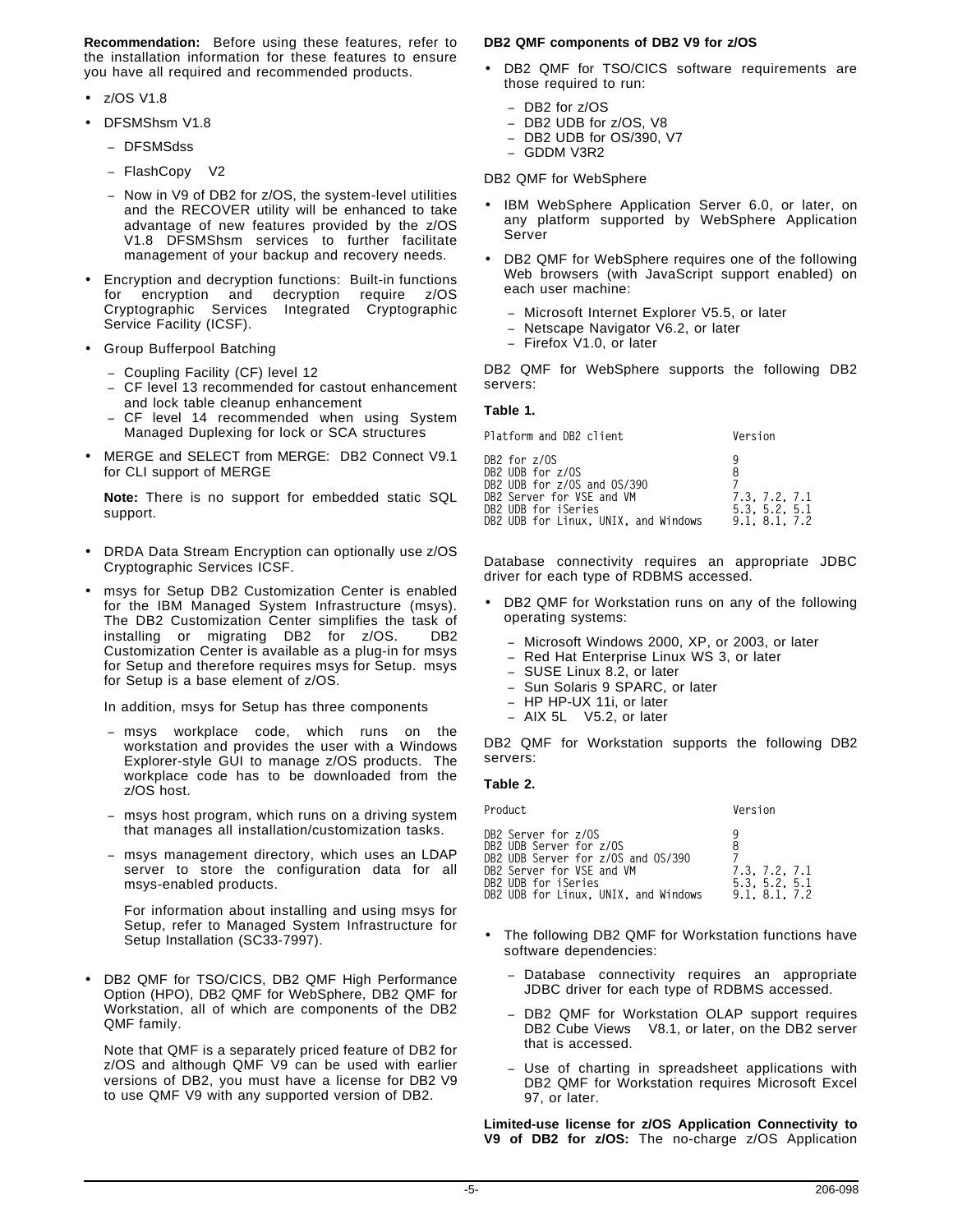Connectivity to DB2 feature, a Type 4 JDBC driver, is licensed for installation and use solely on z/OS. Its sole authorized use is limited to connecting an application that runs on z/OS to V7, V8, or V9 of DB2 UDB for z/OS running in a separate partition on the same server as the application or on a different z/OS server. You can also connect applications to a subsequent supported version of DB2 UDB for z/OS. Authorized use does not extend to applications that run on Linux or any other platform or operating system.

**Limited-use license for DB2 Connect:** A restricted-use copy of V8.2 of DB2 Connect Personal Edition for Windows (5724-B56) is provided in the DB2 Management Clients Package feature of V9 of DB2 UDB for z/OS. You are authorized to use this copy of DB2 Connect to enable access to DB2 UDB for z/OS data by the following workstation tools only:

- DB2 Control Center
- DB2 Replication Center
- DB2 Development Center
- DB2 Command Center
- DB2 for z/OS Optimization Service Center

For all other remote connections to DB2 for z/OS that are provided through DB2 Connect, you must obtain a separate license for DB2 Connect from IBM.

**Compatibility:** DB2 V9.1 for z/OS: This product is upwardly compatible with earlier releases of DB2 for z/OS and OS/390. Migration with full fallback protection is available for customers running on DB2 UDB for z/OS, V8. Thus, existing customers should ensure they are successfully running on DB2 UDB for z/OS, V8 before migrating to DB2 V9.1 for z/OS.

**User group requirements:** This announcement satisfies or partially satisfies more than 135 requirements from one or more of the worldwide user group communities. Groups include Australasian SHARE/GUIDE, COMMON, COMMON Europe, GUIDE International, G.U.I.D.E. Europe, Japan GUIDE/SHARE, Guide Latin American, SHARE EUROPE, and SHARE Incorporated. In addition, this release satisfies many requirements submitted directly to IBM by customers or Business Partners that are not included in this list. User group requirements satisfied include:

| MR0308016524 | Permanent Tables that do no logging                  |
|--------------|------------------------------------------------------|
| MR0722042859 | SSI: Allow special procedures indicated by the       |
|              | customer to disable logging.                         |
| MR00039195   | Allow logging to be switched on and off as needed    |
|              | on an installation specified table space             |
| MR00042792   | NOLOG Option for DB2 Maintenance                     |
| MR00072150   | A New option for Log Output/Non-Output Specification |
|              | for DB2                                              |
| MR00072990   | Batchjob without Logging                             |
| MR0326034317 | SQL procedure create/drop security                   |
| MR0625013758 | BIND ERROR MESSAGES REFER TO ¢C¢ code not Stored     |
|              | Procedure Builder                                    |
| MR0920047225 | Remove the Requirement for a C Compiler When Using   |
|              | SQL Language Stored Procedure                        |
| MR010603172  | Improve Performance of Case Insensitive Search       |
| MR00075680   | User LIMIT to amount of SORTWORK space to be USED by |
|              | applications                                         |
| MR0917011951 | DB2 temp work space management offers no solution to |
|              | prevent one or two users from monopolizing the       |
|              | available space resulting in numerous tresource      |
|              | 4k unavailablet abends                               |
| MR091701378  | Limits to use of bufferpool                          |
| MR1109017419 | Controlling the work file usage (WORKFILE DATABASE)  |
|              | by thread                                            |
| MR1115013230 | Controlling DTT usage (declared temp table, TEMP     |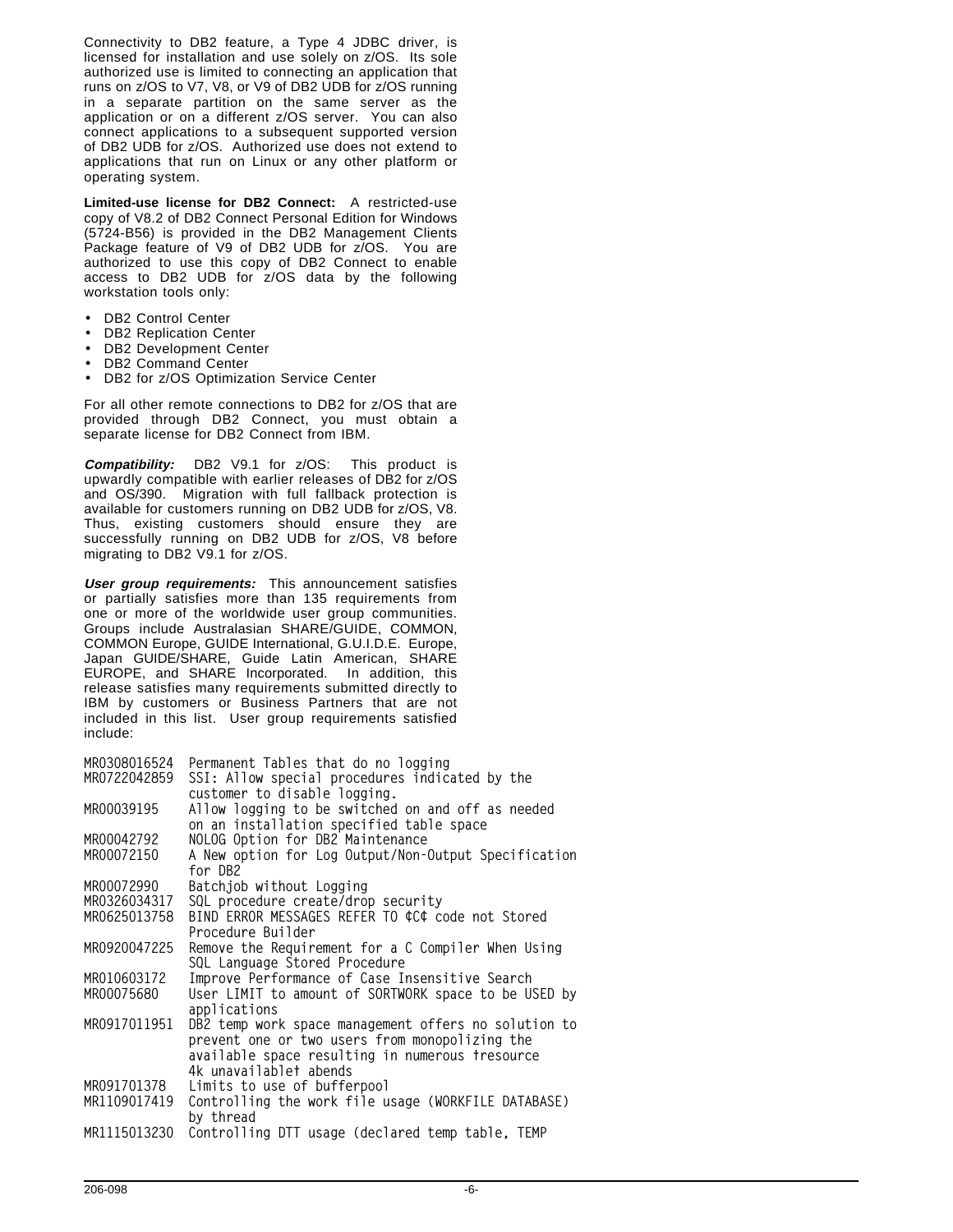**database) by thread MR00067671 Measuring Unused Data Spaces of DB2 Temporary Data Space MR00074416 Improvement of DB2 subquery performance MR00032508 Concurrent Processing of UNION and UNION ALL queries. MR0816044012 Improve availability during Rebuild Index** CREATE INDEX DEFER YES **MR0518043722 Non-Partitioned Table space Limit** Provide partitioning less dependant on the choice of **keys and key ranges MR0722042513 †APPEND ON† tablespace clause MR0403027411 Timestamp Locking MR051804325 Full support for automated volume backups in DB2** Allocation of new index pages for sequential inserts **MR060804670 Issue a searched UPDATE from a multiple-row 00076325 MERGE operation** DB2 SQL support of BIG INTEGER (8 byte) for **compatibility with Java BIGINT SQL type MR0411003452 BIGINT support on DB2/MVS MR0518043320 BIGINT and VARBINARY MR1009034637 Recover of a tablespace into a clone copy ONLINE LOAD REPLACE for table and or group of tables MR00030196 Concurrent LOAD REPLACE Against Segmented Tables in Same Database MR00074535 RETAIN ACCESS OF ORIGINAL DATA DURING LOAD REPLACE MR0517014857 Shrlevel change for LOAD REPLACE** On line LOAD replace utility **MR0215056540 High Availability Load Resume No Replace for DB2 z/OS MR031605659 DB2 Online Load utility with Replace functionality MR0517045139 DB2 LOAD utility-Loading into shadow table MR070303705 Allow DISPLAY THREAD and CANCEL THREAD on DB2 internal tasks MR12180337 Provide the start time to the utility job output messages MR1104034935 No progress indication during Stop or restart of a DB2 member MR0908035527 Missing start time in utility output MR0518045946 Decimal Floating point data type MR00023862 SQL: UPDATE on Join-VIEW MR00023864 SQL: INSERT on Join-VIEW MR1028044357 DB2 for z/OS — INSTEAD OF trigger capability** More granularity for the Recovery Postponed on DB2 **Restart MR0221052050 Management of POSTPONED UR in DB2 restart light MR0325042821 Automatic GRECP recovery after DB2 Group Restart MR0715035220 Automate GRECP and LPL recovery at DB2 restart** Automatic DB2 START DATABASE Issued for LPL/GRECP **Objects Found in Startup MR0121032140 REORG TABLESPACE — unload/reload in parallel MR0413044047 Eliminate BUILD2 phase in Online REORG** Run Unload, Reload, and Log phases in parallel for **REORG MR0425033337 Provide the ability to downsize LOB table spaces using standard IBM utilities MR0218027050 Provide the ability to REORG LOB table spaces with LOG NO option MR1227001811 Provide the ability to resize LOB table spaces during REORG MR0322021925 Enhance REORG of LOB table spaces to reclaim physical space MR0315043727 Reducing log latch contentions MR0518043722 Non-Partitioned Table Space Limit** Provide partitioning less dependant on the choice of **keys and key ranges MR0315045524 Add thread identifiers to messages that involve thread** Amend DB2 trace to allow greater trace granularity and **allow exclusion of some trace record MR0514046245 Allow EXCLUDE qualification in DSNDWQAL for READS MR1113024124 DB2 Package Level Tracing MR1125041646 Improve the operationally of Audit Trace function MR0702043313 IFCID 316: Filtering by transaction name, workstation**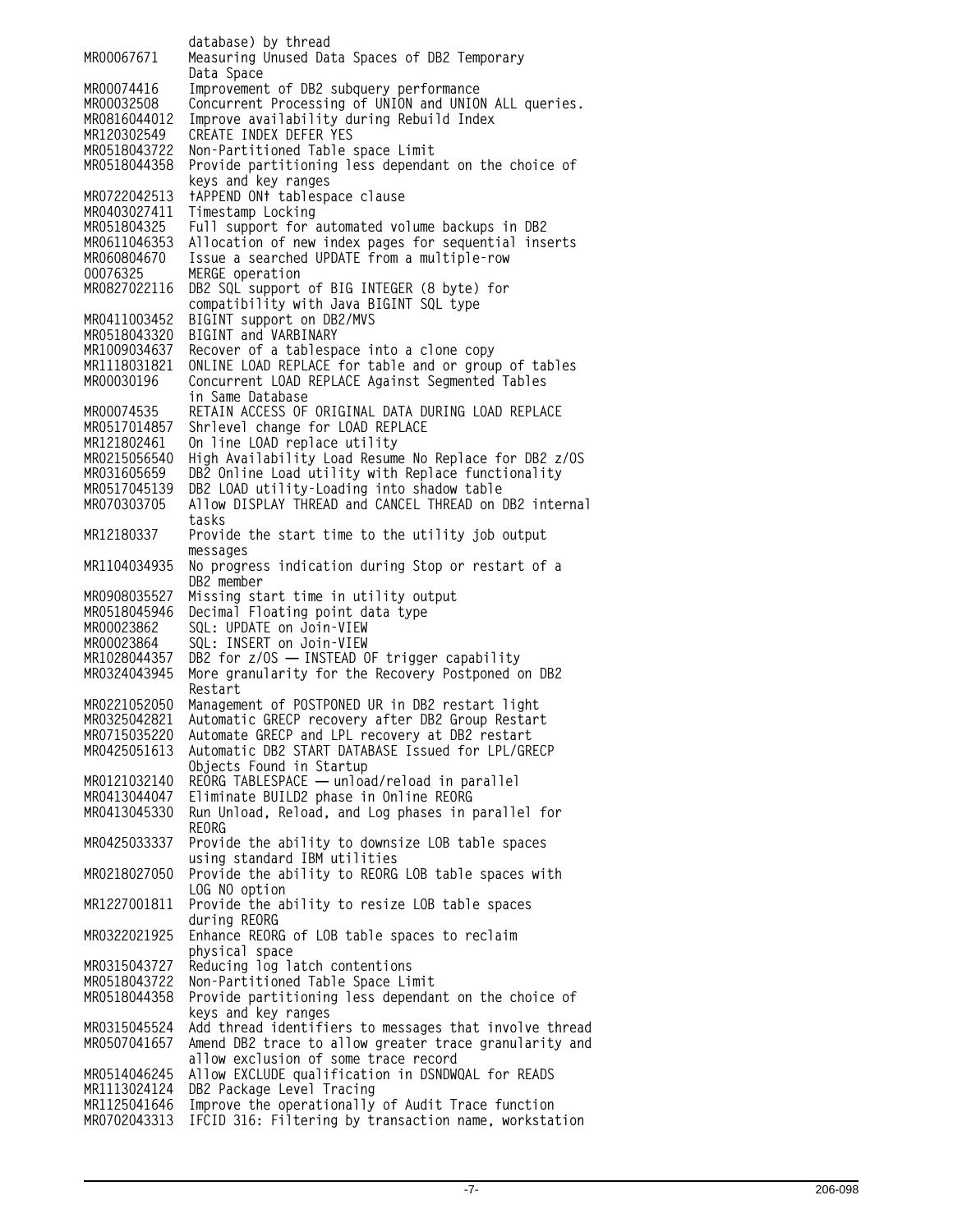**name, end user ID MR0730044435 rc00C900A3 when executing a CHECK LOB utility on a lob tablespace that is initially not in CHKP status MR0517045338 Skip locked rows MR0325022845 skip read uncommitted row** Skip uncommitted qualifying rows that are being **inserted or deleted MR0616042254 Skip locked records** DB2 locking mechanism **MR0107056133 Improving Performance of VARCHAR** Schema Evolution Allow additional changes to tables **via ALTER/MODIFY MR1205002826 Change column name online MR00025435 Capability to change a column name MR00068654 CHANGE COLUMN NAMES in DB2 TABLES MR111501521 Speed Up Archive Processing** Permanent Tables that do no logging **MR1027047043 Support ORDER BY in subselect MR0518045413 Reduce Parameter Marker Impact on Access Path Selection for Dynamic SQL MR0518046544 Small LOB Performance** CLOB Performance **MR0224042849 Debug Tool — Capability for multiple users to debug a single DB2 stored procedure in WLM environment MR122203381 Timely Release of LOB Locks** Ability for DBADM authority to perform GRANTs on **aliases and views created for other MR1022035431 DBADM privilege to GRANT/DROP views created for another user MR127033159 DBADM privilege to GRANT/DROP views created for another user MR0127063245 DBADM cannot grant access to views owner by other ID MR0603025554 DBACRVW parameter flexibility MR0110033725 DBADM privilege to GRANT/DROP views greats for another user MR00039156 DB2 -- Enhance DBADM authority MR1010034749 Allow delete of aliases created for another AUTHID when zparm DBACRVW=YES MR0918024614 DBACRVW parameter to extend to views, not just tables MR0812021206 Parameter DBACRVW=YES should get grant possibilities** Parameter DBACRVW=YES should get grant possibilities **MR0414033650 DBACRVW=YES should allow delete and grant MR00073924 Add CREATE VIEW(on user tables) privilege MR0506041729 DBADM can create view/alias for other id but has not DROP/Alter privilege MR0311052534 SYSADM authority needs individual accountability and must be able to be revoked without a cascading effect MR0518042939 SAP FR334: Implicit objects creation for DDL** Support of parallel DDL/DML statements on the same **database/tablespace MR00076423 Truncate table feature MR0719041338 Provide a Fast Truncate for Partitioned Tablespaces MR1004041553 ¢Smart¢ fast mass delete of partitions MR00071858 DB2 Spufi Isolation level UR** Bind SPUFI with ISO(UR) **MR0601044342 DSNWZP output format consistent with DSNTIJUZ MR0902035851 SPUFI isolation levels MR0518046544 Small LOB Performance MR0408044648 Ease of migrating to DRDA from Private Protocol** Possibility to implement DASDMAX and TAPEMIN in the **DB2 Utility MR0405012936 COPY MR050404675 Possibility to implement DASDMAX and TAPEMIN in the DB2 Utility MR0611023923 Possibility to implement DASDMAX and TAPEMIN in the DB2 Utility MR1024024831 Ability to direct DB2 image copy to tape or disk MR1120034124 TEMPLATE enhancement MR0221033737 Add a function in MODIFY RECOVERY in order to allow specification of copies to delete to be more**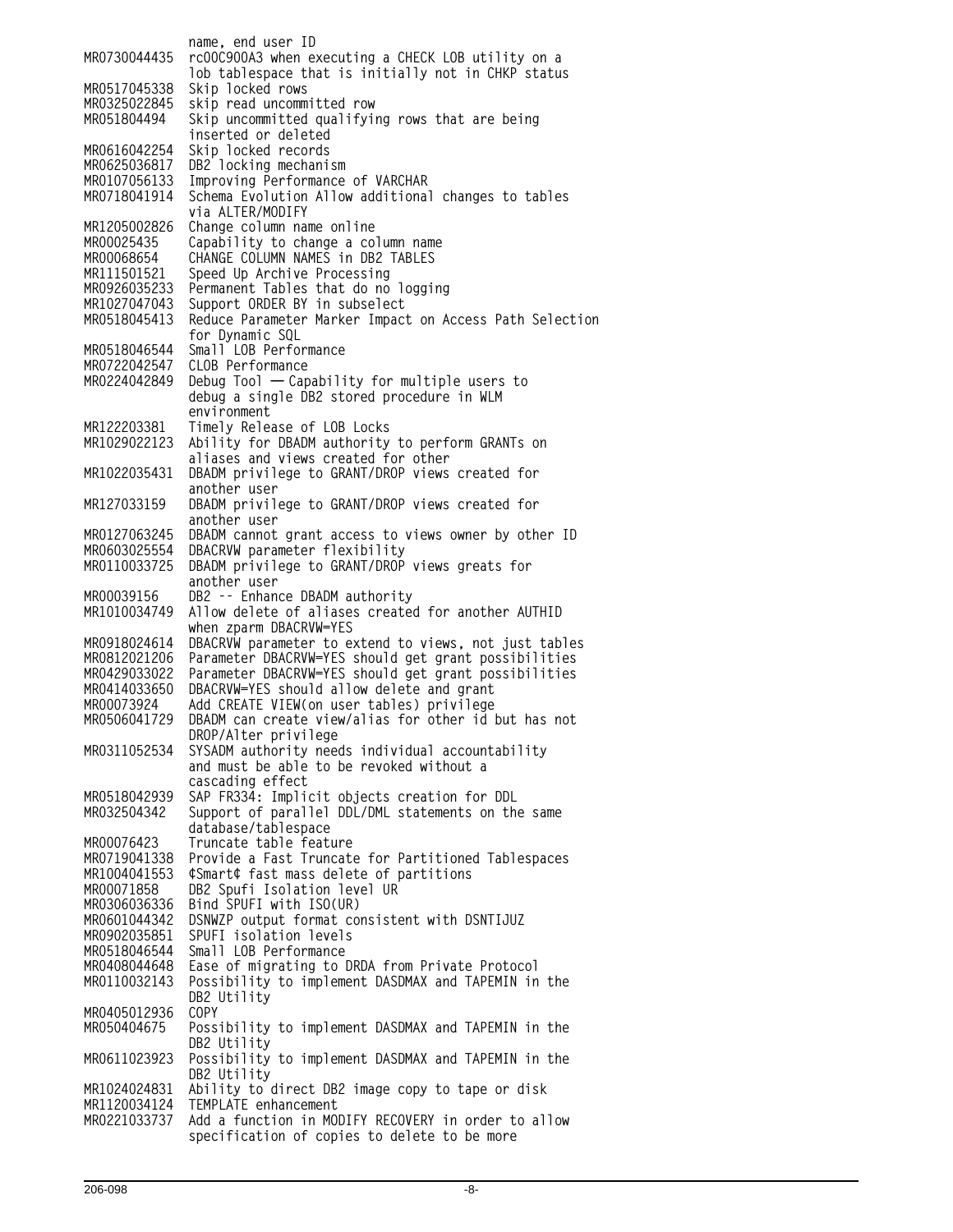|              | granular than DATE and AGE                            |
|--------------|-------------------------------------------------------|
| MR060700357  | Reduce restriction of X-Lock on DBD by MODIFY Utility |
| MR101602417  | Repair                                                |
| MR112202257  | MODIFY RECOVERY                                       |
| MR0330015327 | Point of Consistency recovery to ¢any¢ point in time  |
| MR0512041756 | Provide output of the SQL as structured SQL, aligning |
|              | the predicates, indenting the various clauses         |
|              | consistently                                          |
| MR0614047606 | Enhance DSN_STATEMNT_TABLE by total costs             |
| MR00064613 1 | DB2 STOGROUP use of SMS storage classes               |
| MR00064613 2 | DB2 STOGROUP use of SMS storage classes               |
| MR0119044331 | Need Ability to Pass SMS Classes on CREATE/ALTER      |
|              | STOGROUP Statement                                    |
| MR012105536  | Requirement for DataClass and StorageClass            |
|              | definitions DB2                                       |
| MR0809024840 | DB2 for z/OS Data Set Open Command                    |
| MR022403199  | Utilities Panel does not provide for a LIB statement  |
| MR0330057319 | The limit of 100 user indexes on the catalog needs    |
|              | to be readdressed                                     |
| MR110204263  | RTS enhancements                                      |

#### **Planning information**

**Migration considerations:** Review the sections in this announcement that describe the hardware and software dependencies for DB2 V9.1 for z/OS. Note that DB2 V9.1 for z/OS supports migration only from V8. Customers not yet running V8 should plan to migrate to DB2 UDB for z/OS, V8 as preparation for migration to V9.1.

IBM added many data server capabilities in DB2 V9.1 for z/OS and reduced or removed support for some functions. As you prepare to migrate your subsystems to V9.1, you should be aware of the following changes:

- AIV Extender is removed.
- Text Extender is removed.
- Net Search Extender is removed.
- Net.data, which was stabilized at the V7 level, is removed. WebSphere is the strategic IBM solution for delivering DB2 data to Web applications.
- DB2 Estimator, available via Web download for DB2 V8, will not be provided for DB2 V9.1 for z/OS.
- DB2-managed stored procedure support is removed. Workload Manager (WLM) managed stored procedure address spaces is the strategic solution for stored procedure support, and migration to WLM-managed stored procedure spaces is required for use of stored procedures in DB2 V9.1 for z/OS.
- Simple table space creation support is removed. DB2 V9.1 for z/OS no longer implicitly creates simple table spaces nor allows customers to create simple table spaces. However, DB2 V9.1 for z/OS continues to support simple table spaces created in previous versions.
- The Online help facility is replaced. Prior help support has been replaced by the Information Management Software for z/OS Solutions Information Center (Information Center). The Web-based Information Center is updated periodically during the life of each DB2 version, thus ensuring reader access to the most up-to-date information.
- JDBC/SQLJ Driver for OS/390 and z/OS support is removed. All Java application programs and Java routines that are currently written to work with the JDBC/SQLJ Driver for OS/390 and z/OS need to be modified to work with the IBM DB2 Driver for JDBC and

SQLJ (formerly known as the DB2 Universal JDBC Driver). The steps for migrating JDBC and SQLJ applications from the legacy JDBC/SQLJ Driver for OS/390 and z/OS to the IBM DB2 Driver for JDBC and SQLJ can be found in the Application Programming Guide and Reference for Java. In addition, all WLM-managed stored procedures address spaces that are set up to execute Java routines must be modified to reference the IBM DB2 Driver for JDBC and SQLJ.

Plans and packages should be rebound on current releases to benefit from optimizer enhancements. For the V9.1 beta release, packages from DB2 V4, or earlier, will be automatically rebound when accessed by DB2 V9.

For more detailed information on migrating to V9.1, refer to the DB2 V9.1 for z/OS Installation Guide (GC26-9636).

As part of ongoing efforts to deliver the most current technology and to remove those features that no longer provide our customers with strategic benefits, the following features are deprecated in DB2 V9.1 for z/OS and may be dropped from future versions:

- XML Extender.
- DRDA is the strategic solution for network computing support in DB2 V9.1 for z/OS. DRDA replaces the private protocol access, and IBM has no plans for additional private protocol enhancements. Private protocol does not support stored procedures or TCP/IP, both of which are available with DB2 for OS/390, V5 and above. Private protocol also does not support network computing enhancements in Versions 6, 7, 8, and 9. Conversion of private protocol applications to DRDA is highly recommended to obtain the full network computing capability of DB2 V9.1 for z/OS.

**Installability:** Clients should refer to the Program Directory shipped with the product. DB2 V9.1 for z/OS, except as noted, will be shipped on 3480 cartridges. Also included will be a Program Directory for each orderable feature as follows:

- GIS0-0013-00 DB2 for z/OS Program Directory<br>GIS0-0014-00 DB2 Management Clients Pa
- DB2 Management Clients Package Program Directory
- GIS0-0017-00 DB2 Utilities Suite Program Directory
- GIS0-0015-00 QMF Classic Edition Program Directory<br>GIS0-0016-00 QMF Enterprise Edition Program QMF Enterprise Edition Program **Directory**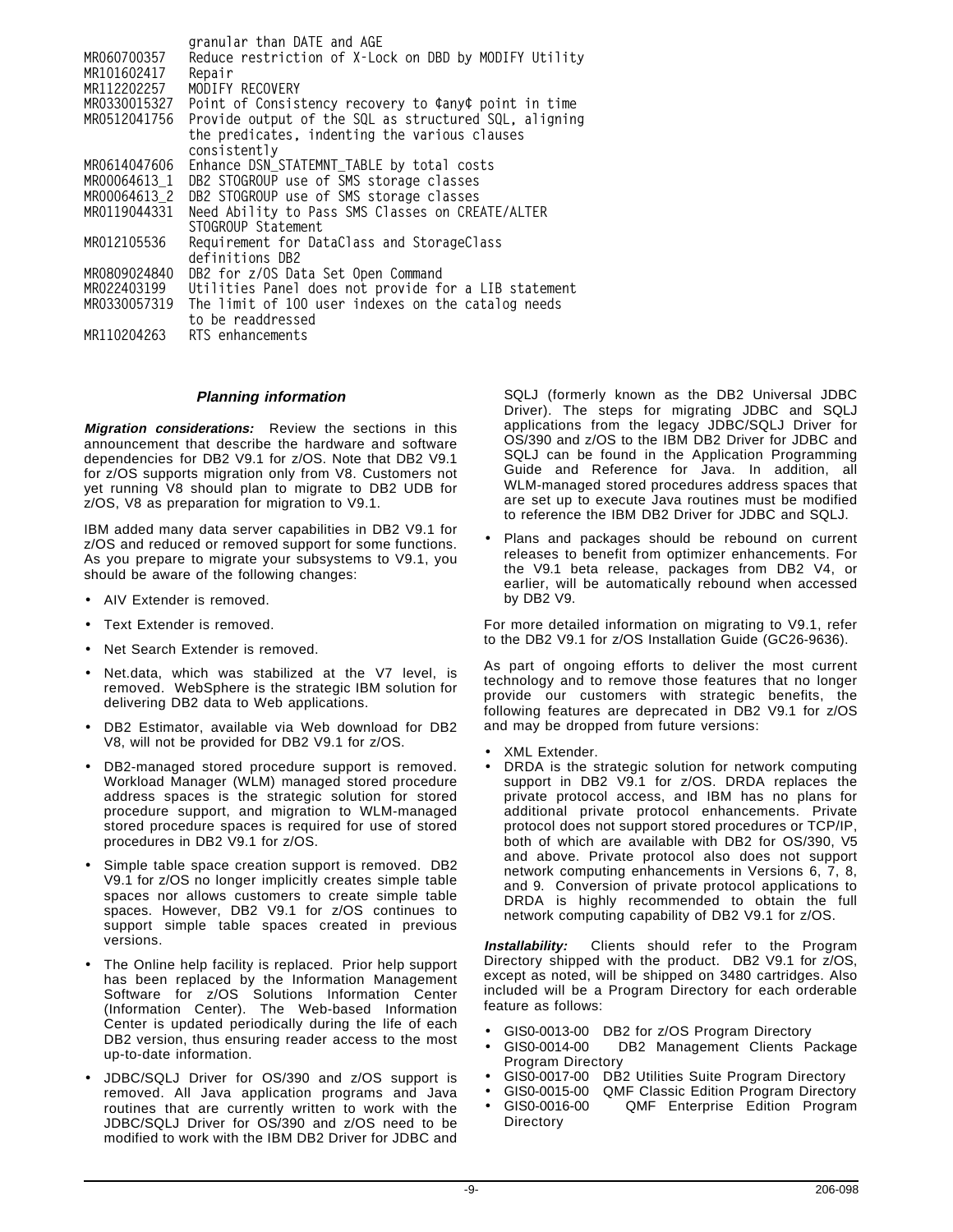GIS0-0019-00 z/OS Application Connectivity to DB2 for z/OS

In addition, the DB2 Management′s Client Package feature is delivering the DB2 Connect Personal Edition CD/ROM.

**Direct customer support:** Direct customer support is provided by IBM Operational Support Services **—** SoftwareXcel Enterprise Edition or SoftwareXcel Basic Edition. These fee services can enhance your productivity by providing voice and electronic access into the IBM support organization. IBM Operational Support Services **—** SoftwareXcel Enterprise Edition or SoftwareXcel Basic Edition will help answer questions pertaining to usage, how-to, and suspected software defects for eligible products.

Installation and technical support is provided by IBM Global Services. For more information on services, call 888-426-4343.

Eligible customers can obtain installation and usage assistance from the Industry Support Center through a telephone response line.

## **Security, auditability, and control**

DB2 V9.1 for z/OS uses the security and auditability features of the host z/OS systems. It also provides facilities for the protection and control of its resources. These facilities include controls for:

- System access
- Data access and control
- Concurrent access
- Data recovery
- Accounting and auditing

The customer is responsible for evaluation, selection, and implementation of security features, administrative procedures, and appropriate controls in application systems and communication facilities.

# **Ordering information**

During the beta program, drafts of the following information units will be available in a secure, Web-based information center.

| Title                                                                           | Order<br>number                     |
|---------------------------------------------------------------------------------|-------------------------------------|
| Administration Guide<br>Application Programming Guide and<br>Reference for Java | SES1-2935<br>SES1-2936              |
| Application Programming and SQL Guide<br>Codes                                  | SES1-2937<br>SES1-2938              |
| Command Reference<br>Data Sharing: Planning and<br>Administration               | SES1-2939<br>SES1-2940              |
| Diagnosis Guide and Reference<br>Installation Guide                             | SES1-2941<br>SES1-2942              |
| Messages<br>ODBC Guide and Reference<br>Reference for Remote DRDA Requesters    | SES1-2943<br>SES1-2944<br>SES1-2946 |
| and Servers<br>Performance Guide                                                | SES1-2947                           |
| SOL Reference<br>Utility Guide and Reference<br>XML Guide                       | SES1-2949<br>SES1-2950<br>SES1-2951 |
|                                                                                 |                                     |

Additional publications on QMF V9 will also be available via the information center:

**Order**

| uruer<br>number                                  |
|--------------------------------------------------|
| SES1-2886                                        |
| SES1-2887                                        |
| SES1-2888                                        |
| SES1-2889<br>SES1-2890                           |
| SES1-2891<br>SES1-2892<br>SES1-2893<br>SES1-2894 |
|                                                  |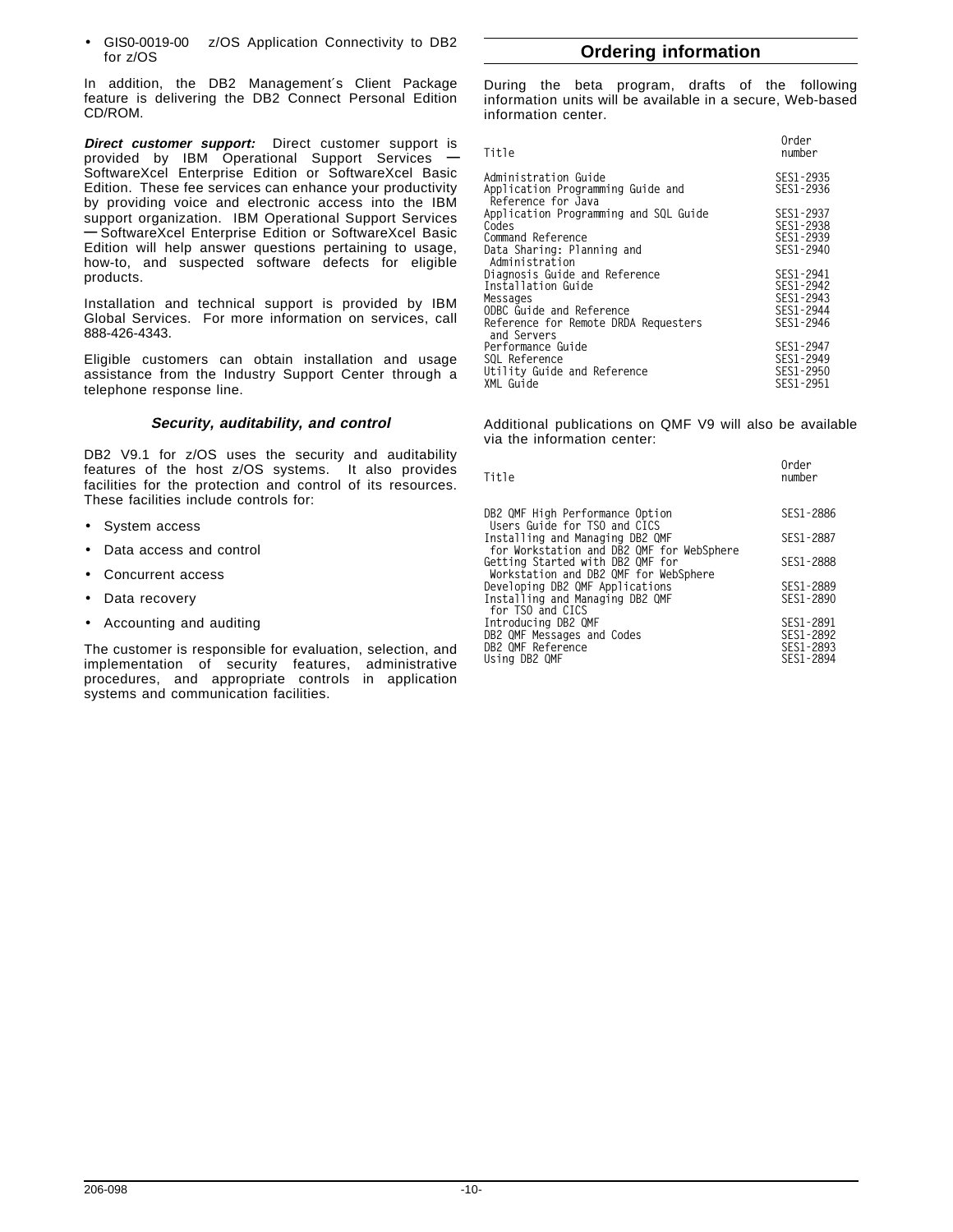#### **Ordering z/OS through the Internet**

ShopzSeries provides an easy way to plan and order your z/OS ServerPac or CBPDO. It will analyze your current installation, determine the correct product migration, and present your new configuration based on z/OS. Additional products can also be added to your order (including determination of whether all product requisites are satisfied). ShopzSeries is available in the U.S., Canada, and several countries in Europe. In countries where ShopzSeries is not available yet, contact your IBM representative (or IBM Business Partner) to handle your order via the traditional IBM ordering process. For more details and availability, visit the ShopzSeries Web site at

#### **http://www14.software.ibm.com/webapp/ ShopzSeries/ShopzSeries.jsp**

#### **New licensees**

Orders for new licenses can be placed now.

Registered customers can access IBMLink™ for ordering information and charges.

Shipment will not occur before the availability date.

Unless a later date is specified, orders entered before the planned availability date will be assigned a schedule date of one week following availability.

Shipment will begin on the planned availability date.

New users of DB2 V9.1 for z/OS should specify:

**Type: 5635 Model: DB2**

**Basic license:** To order a basic license, specify the program number and feature number 9001 for asset registration. Specify the feature number of the desired distribution medium shown as follows.

Parallel Sysplex® License Charge (PSLC) Basic License: To order a basic license, specify the program number and feature 9001 for asset registration. Specify the PSLC Base feature. If applicable, specify the PSLC Level A and PSLC Level B, and PSLC Level C, and PSLC Level D features and quantity.

**PSLC basic license:** To order a basic license, specify the program number and quantity of MSU.

If there is more than one program copy in a Parallel Sysplex, the charge for all copies is associated to one license by specifying the applicable PSLC license options and quantity represented by the sum of the Service Units in Millions (MSUs) in your Parallel Sysplex. For all other program copies, specify the System Usage Registration No-Charge (SYSUSGREG NC) Identifier on the licenses.

Product: DB2 for z/OS

| Entitlement<br>identifier     | Description                                                   | License option /<br>pricing metric                                            |
|-------------------------------|---------------------------------------------------------------|-------------------------------------------------------------------------------|
|                               |                                                               | Basic MLC. PSLC<br>below 3 MSU<br>Basic MLC, PSLC AD<br>SYSUSGREG NC. PSLC AD |
| S011XS0<br>S012J7R<br>S012J7P | DB2 for z/OS<br>OMF Classic Edition<br>OMF Enterprise Edition |                                                                               |

**No-charge features:**

**S912J7T z/OS Application Connectivity for DB2 for z/OS**

**Workload License Charge (WLC) Basic License:** If there is more than one program copy in a Parallel Sysplex, the charge for all copies is associated to one license by specifying the applicable WLC license options and quantity represented by the sum of the MSUs in your Parallel Sysplex. For all other program copies, specify the Workload Registration Variable WLC Identifier on the licenses.

| Entitlement<br>identifier Description |                        | License option /<br>pricing metric                                |
|---------------------------------------|------------------------|-------------------------------------------------------------------|
|                                       |                        | Basic MLC. Variable WLC<br>Workload Registration.<br>Variable WLC |
| SO11XSO                               | DB2 for z/OS           |                                                                   |
| S012J7R                               | QMF Classic Edition    |                                                                   |
| S012J7P                               | QMF Enterprise Edition |                                                                   |

**Entry Workload License Charge (EWLC) Basic License:** To order a basic license, specify the program number and the quantity of MSUs.

| Entitlement<br>identifier     | Description                                                   | License option /<br>pricing metric |
|-------------------------------|---------------------------------------------------------------|------------------------------------|
| S011XS0<br>S012J7R<br>S012J7P | DB2 for z/OS<br>OMF Classic Edition<br>QMF Enterprise Edition | Basic MLC, Entry WLC               |

**S/390 and zSeries Usage License Charge, basic license:** Specify the applicable S/390 and zSeries Usage License Charge option.

Charges will be based upon the peak MSUs. Usage reported between thresholds of features 1, 2, or 3, will be rounded up to the next MSU level. Above 1.0 MSU, usage will be rounded to the nearest whole MSU. For example, 2.4 MSUs would round to 2.0 MSUs for pricing, and 2.5 MSUs would round to 3.0 MSUs for pricing.

The customer pricing will be determined by selecting either:

| Entitlement<br>identifier | Description  | License option /<br>price metric |
|---------------------------|--------------|----------------------------------|
| S011XS0                   | DB2 for z/OS | Basic MLC. ULC                   |

Examples for ordering:

- A customer with a measured usage (from the IBM Measured Usage report) of 0.3 MSU would order quantity 1 of the 0.26 to 0.5 MSU base feature.
- A customer with 6.6 MSUs (from the IBM Usage report) would:
	- − Be rounded up to 7.0 MSUs
	- − Order quantity 1 of the "0.51 to 1.0 MSU" base feature
	- − Order quantity 6 of the Level A 1 MSU feature
- A customer with 15 MSUs (from the IBM Usage report) would:
	- Order quantity 1 of the "0.51 to 1.0 MSU" base feature
	- − Order quantity 10 of the Level A 1 MSU feature
	- − Order quantity 4 of the Level B 1 MSU feature
- A customer with 50 MSUs (from the IBM Usage report) would: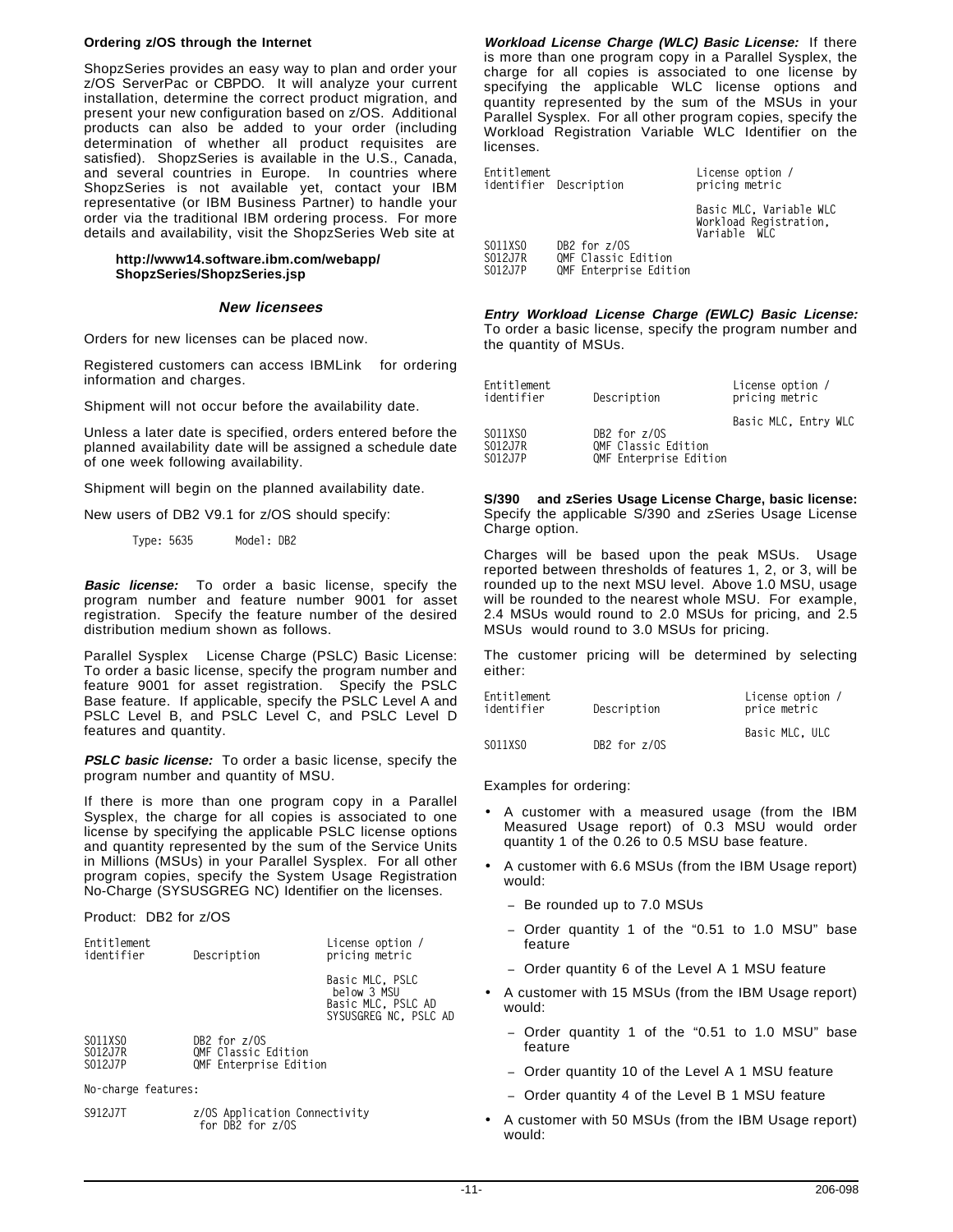- − Order quantity 1 of the "0.51 to 1.0 MSU" base feature
- − Order quantity 10 of the Level A 1 MSU feature
- − Order quantity 33 of the Level B 1 MSU feature
- − Order quantity 6 of the Level C 1 MSU feature
- A customer with 85 MSUs (from the IBM Usage report) would:
	- Order quantity 1 of the "0.51 to 1.0 MSU" base feature
	- − Order quantity 10 of the Level A 1 MSU feature
	- − Order quantity 33 of the Level B 1 MSU feature
	- − Order quantity 34 of the Level C 1 MSU feature
	- − Order quantity 7 of the Level D 1 MSU feature

**zSeries entry license charge (zELC):** To order zELC software, specify the program number and z800 model.

Specify the zELC monthly license option.

| Entitlement<br>identifier     | Description                                                   | License option /<br>pricing metric |
|-------------------------------|---------------------------------------------------------------|------------------------------------|
| S011XS0<br>S012J7R<br>S012J7P | DB2 for z/OS<br>OMF Classic Edition<br>QMF Enterprise Edition | Basic MLC. ZELC                    |

**Single version charging:** To elect single version charging, the customer must notify and identify to IBM the prior program and replacement program and the designated machine the programs are operating on.

#### **Basic machine-readable material**

| Orderable<br>Supply ID Language                                | Distribution Medium Description                                                                                                                                                                          |                                                                                                                                                    |
|----------------------------------------------------------------|----------------------------------------------------------------------------------------------------------------------------------------------------------------------------------------------------------|----------------------------------------------------------------------------------------------------------------------------------------------------|
| S011XRG<br>S011XRJ<br>S011XRR<br>S011XRZ<br>SO11XRW<br>S011XRL | US English 3480 Tape Cartridge<br>US English 3480 Tape Cartridge<br>US English 3480 Tape Cartridge<br>US English 3480 Tape Cartridge<br>US English 3480 Tape Cartridge<br>US English 3480 Tape Cartridge | DB2 $V9.1$ for $z/0S$<br>DB2 Mamt Client PKG<br>DB2 Utilities Suite<br>OMF Classic Edition<br>QMF Enterprise Edition<br>z/OS App Connect<br>to DB2 |

**Customization options:** Select the appropriate feature numbers to customize your order to specify the delivery options desired. These features can be specified on the initial or MES orders.

Example: If publications are not wanted for the initial order, specify feature number 3470 to ship media only. For future updates, specify feature number 3480 to ship media updates only. If, in the future, publication updates are required, order an MES to remove feature number 3480, then the publications will ship with the next release of the program.

Feature **Feature Feature** description **number** number

**Delivery w/o Publications (for this specific order only)**

**Delivery w/o Machine Readable Material Delivery w/o Publications for this product**

**(including follow-ons)**

**Delivery options** feature **Feature** Feature description **number** 

**Internet Electronic Delivery**

**Other option types used in ESW: Capacity Mode Options Certificate Options License Management Options Maintenance Options Partition Options Package Options Preload Options Subcapacity Options**

| Feature<br>description                                                                                                                                                    | Feature<br>number |
|---------------------------------------------------------------------------------------------------------------------------------------------------------------------------|-------------------|
| Delivery w/o Publications (for this specific<br>order only)<br>Delivery w/o Machine Readable Material<br>Delivery w/o Publications for this product<br>(incl. follow-ons) |                   |
| Delivery options<br>feature<br>description                                                                                                                                | Feature<br>number |

**Internet Electronic Delivery**

**Other option types used in ESW: Capacity Mode Options Certificate Options License Management Options Maintenance Options Partition Options Package Options Preload Options Subcapacity Options**

Expedite shipments will be processed to receive 72-hour delivery from the time IBM Software Delivery and Fulfillment (SDF) receives the order. SDF will then ship the order via overnight air transportation.

**Unlicensed documentation:** During the beta program, hardcopy documents are provided only for program directories, which are available for each orderable feature. Order numbers for these documents are:

**Order**

| Title<br>number                              |           |
|----------------------------------------------|-----------|
| DB2 for z/OS Program Directory               | GISO-0013 |
| Management Clients Package Program Directory | GISO-0014 |
| DB2 Utilities Suite Program Directory        | GISO-0017 |
| QMF Classic Edition Program Directory        | GISO-0015 |
| QMF Enterprise Edition Program Directory     | GISO-0016 |
| Application Connectivity to DB2 for z/OS     | GISO-0019 |

The DB2 Management′s Client Package feature includes the DB2 Connect Personal Edition CD: LK3T-9267-00 (same CD as is currently being delivered in DB2 for z/OS V8)).

The QMF Enterprise Edition feature is delivering the following Golden Master CD:

SES1-2885-00 QMF for WebSphere CD SES1-2884-00 QMF for Workstation CD

During the beta program, the following information units will be available in a secure, Web-based information center:

206-098 -12-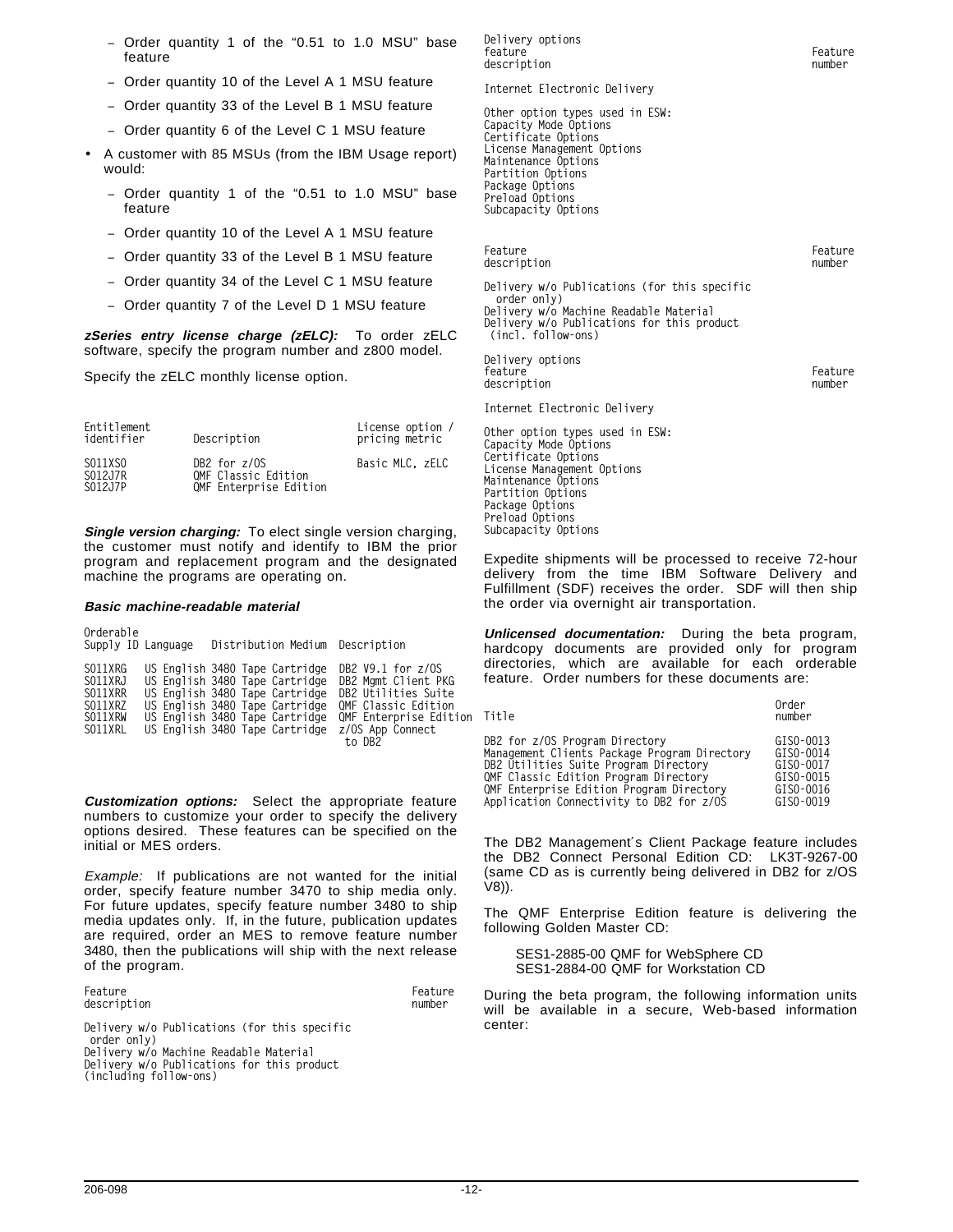| Title                                                                                                                                                 | Order<br>number                                               |
|-------------------------------------------------------------------------------------------------------------------------------------------------------|---------------------------------------------------------------|
| Administration Guide<br>Application Programming Guide and<br>Reference for Java                                                                       | SES1-2935<br>SES1-2936                                        |
| Application Programming and SQL Guide<br>Codes<br>Command Reference<br>Data Sharing: Planning and                                                     | SES1-2937<br>SES1-2938<br>SES1-2939<br>SES1-2940              |
| Administration<br>Diagnosis Guide and Reference<br>Installation Guide<br>Messages<br>ODBC Guide and Reference<br>Reference for Remote DRDA Requesters | SES1-2941<br>SES1-2942<br>SES1-2943<br>SES1-2944<br>SES1-2946 |
| and Servers<br>Performance Guide<br>SOL Reference<br>Utility Guide and Reference<br>XML Guide                                                         | SES1-2947<br>SES1-2949<br>SES1-2950<br>SES1-2951              |

Additional publications on QMF V9 will also be available via the information center:

**Order**

| Title                                                                           | number                 |
|---------------------------------------------------------------------------------|------------------------|
| DB2 QMF High Performance Option<br>Users Guide for TSO and CICS                 | SES1-2886              |
| Installing and Managing DB2 QMF<br>for Workstation and DB2 OMF<br>for WebSphere | SES1-2887              |
| Getting Started with DB2 QMF for<br>Workstation and DB2 QMF for WebSphere       | SES1-2888              |
| Developing DB2 QMF Applications                                                 | SES1-2889              |
| Installing and Managing DB2 QMF<br>for TSO and CICS                             | SES1-2890              |
| Introducing DB2 QMF                                                             | SES1-2891              |
| DB2 QMF Messages and Codes                                                      | SES1-2892              |
| DB2 QMF Reference<br>Using DB2 QMF                                              | SES1-2893<br>SES1-2894 |
|                                                                                 |                        |

These beta publications cannot be ordered. For information about ordering publications for the product after general availability, refer to the IBM Publications Center Web site

#### **http://www.ibm.com/shop/publications/order**

Subsequent updates (technical newsletters or revisions between releases) to the publications shipped with the product will be distributed to the user of record for as long as a license for this software remains in effect. A separate publication order or subscription is not needed.

#### **Customized offerings**

Most product media is shipped only via customized offerings (that is, CBPDO, ServerPac, SystemPac<sup>®</sup>). Non-customized items (CDs, diskettes, source media, and media kits) will continue to be shipped via the stand-alone product.

## **Terms and conditions**

**Agreement:** IBM Customer Agreement

**Variable charges apply:** No

**Indexed monthly license charge (IMLC) applies:** No

**Location license applies:** No

**Use limitation applies:** No

**Educational allowance available:** Yes, 15% education allowance applies to qualified education institution customers.

#### **Volume orders:** Not applicable

| Replaced programs                                                                                        |                                                                                        | Replacement programs                                                                                           |                                                                                                                                                                                                                                |
|----------------------------------------------------------------------------------------------------------|----------------------------------------------------------------------------------------|----------------------------------------------------------------------------------------------------------------|--------------------------------------------------------------------------------------------------------------------------------------------------------------------------------------------------------------------------------|
| Program<br>number                                                                                        | Program<br>name                                                                        | Program<br>number                                                                                              | Program<br>name                                                                                                                                                                                                                |
| 5740-XYR<br>5665-DB2<br>5685-DB2<br>5695-DB2<br>5655-DB2<br>5645-DB2<br>5675-DB2<br>5625-DB2<br>5635-DB2 | DB2 V1<br>DB2 V2<br>DB2 V3<br>DB2 V4<br>DB2 V5<br>DB2 V6<br>DB2 V7<br>DB2 V8<br>DB2 V9 | 5635-DB2<br>5635-DB2<br>5635-DB2<br>5635-DB2<br>5635-DB2<br>5635-DB2<br>5635-DB2<br>5635-DB2<br>To a follow-on | DR2 V9<br>DR <sub>2</sub> V <sub>9</sub><br>DR <sub>2</sub> V <sub>9</sub><br>DR <sub>2</sub> V <sub>9</sub><br>DR <sub>2</sub> V <sub>9</sub><br>DR <sub>2</sub> V <sub>9</sub><br>DB2 V9<br>DB2 V9<br>program.<br>if<br>any. |

**Limited-use license for DB2 Connect:** The DB2 Management Clients feature provides a restricted-use copy of DB2 Connect Personal Edition V8.

Authorization to use this copy of DB2 Connect is to enable access to DB2 V9.1 for z/OS data by the following workstation tools only:

- DB2 Administration Server
- DB2 Control Center
- DB2 Development Center
- Optimization Service Center

For all remote connections to DB2 V9.1 for z/OS provided through DB2 Connect, or for any use of DB2 Connect not specifically described here, you must obtain a separate license for DB2 Connect from IBM.

#### **Warranty applies:** Yes

#### **Licensed program materials availability:**

- Restricted Materials of IBM: Some
- Non-Restricted Source Materials: Some
- Object Code Only (OCO): None

#### **Satisfaction guarantee:** Two months for basic licenses

| Starts: | 10 days after IBM ships, or      |
|---------|----------------------------------|
|         | on the day a non-DSLO additional |
|         | licence authorized               |

#### **Program services**

| Support Center applies: | Yes                                                                           |
|-------------------------|-------------------------------------------------------------------------------|
|                         | Access available through the<br>IBM Support Center                            |
| Available until:        | General availability of DB2 V9.1<br>for $z/0S$                                |
| APAR Mailing Address:   | IBM Corporation<br>APAR Processing<br>555 Bailey Avenue<br>San Jose, CA 95141 |

**Program currency:** IBM DB2 V9.1 for z/OS QPP will be available until general availability of IBM DB2 V9.1 for z/OS.

**IBM operational support services — SupportLine:** Yes